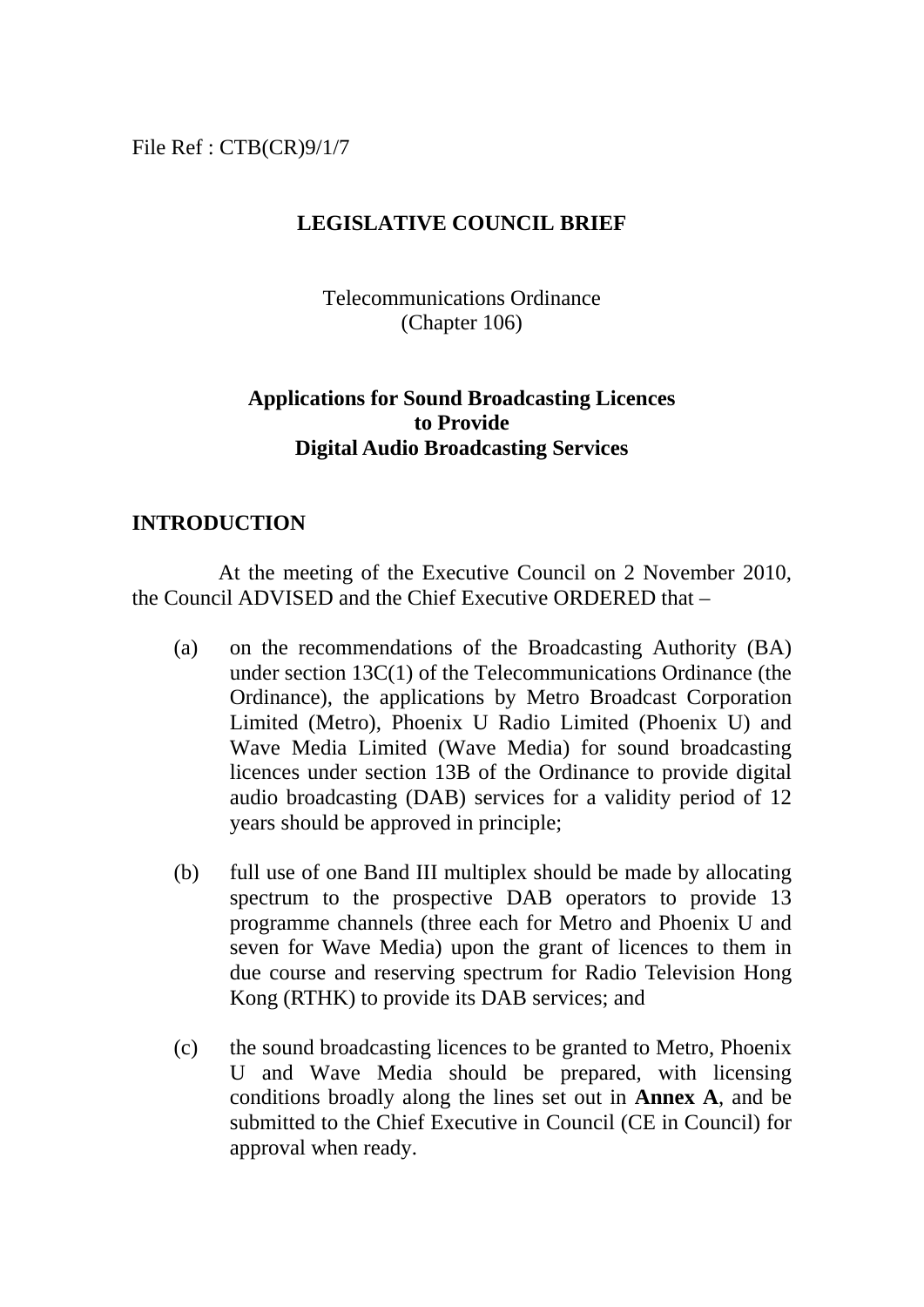# **JUSTIFICATIONS**

2. In December 2009, the CE in Council approved the development framework for the provision of DAB services in Hong Kong. In February 2010, the Government promulgated the framework and invited applications for sound broadcasting licences to provide DAB services via a Band III multiplex of a bandwidth of 1.5 MHz. Phoenix Radio Limited<sup>1</sup> applied on 29 April 2010 while Metro and Wave Media, on 30 April 2010. The Hong Kong Commercial Broadcasting Limited (CRHK) applied on 30 April 2010 but withdrew the application on 23 June 2010. Three applications remain outstanding. The key features of the three applications are in **Annex B**.

# **Licensing Regime for Sound Broadcasting Services**

3. Part IIIA of the Ordinance sets out the licensing regime for sound broadcasting services (extracts at **Annex C**). In brief, an eligible corporation may apply for a licence to establish and maintain a sound broadcasting service and the BA has to consider such application and make recommendations thereon to the CE in Council if it is satisfied that the application has met the pre-requisite of availability and suitability in respect of the proposed spectrum as stipulated in section 13B(2) of the Ordinance. Having considered the BA's recommendations, the CE in Council may grant a licence to the applicant, subject to terms and conditions as it may specify.

## **Availability and suitability of spectrum**

4. Based on the advice of the Telecommunications Authority (TA), the BA was satisfied that the Band III multiplex to be made available for DAB purpose is suitable for the provision of the proposed broadcasting services as set out in the applications of Metro, Phoenix U and Wave Media. As such, the prerequisite specified in section 13B(2) of the Ordinance concerning the availability and suitability of spectrum was met.

# **Compliance with Statutory Requirements**

5. The BA has examined the applications in respect of their compliance with statutory requirements. Metro and Wave Media have submitted statutory declarations that they would comply with the various

<sup>&</sup>lt;u>.</u> 1 The name of the applicant was changed from "Phoenix Radio Limited" to "Phoenix U Radio Limited" in September 2010.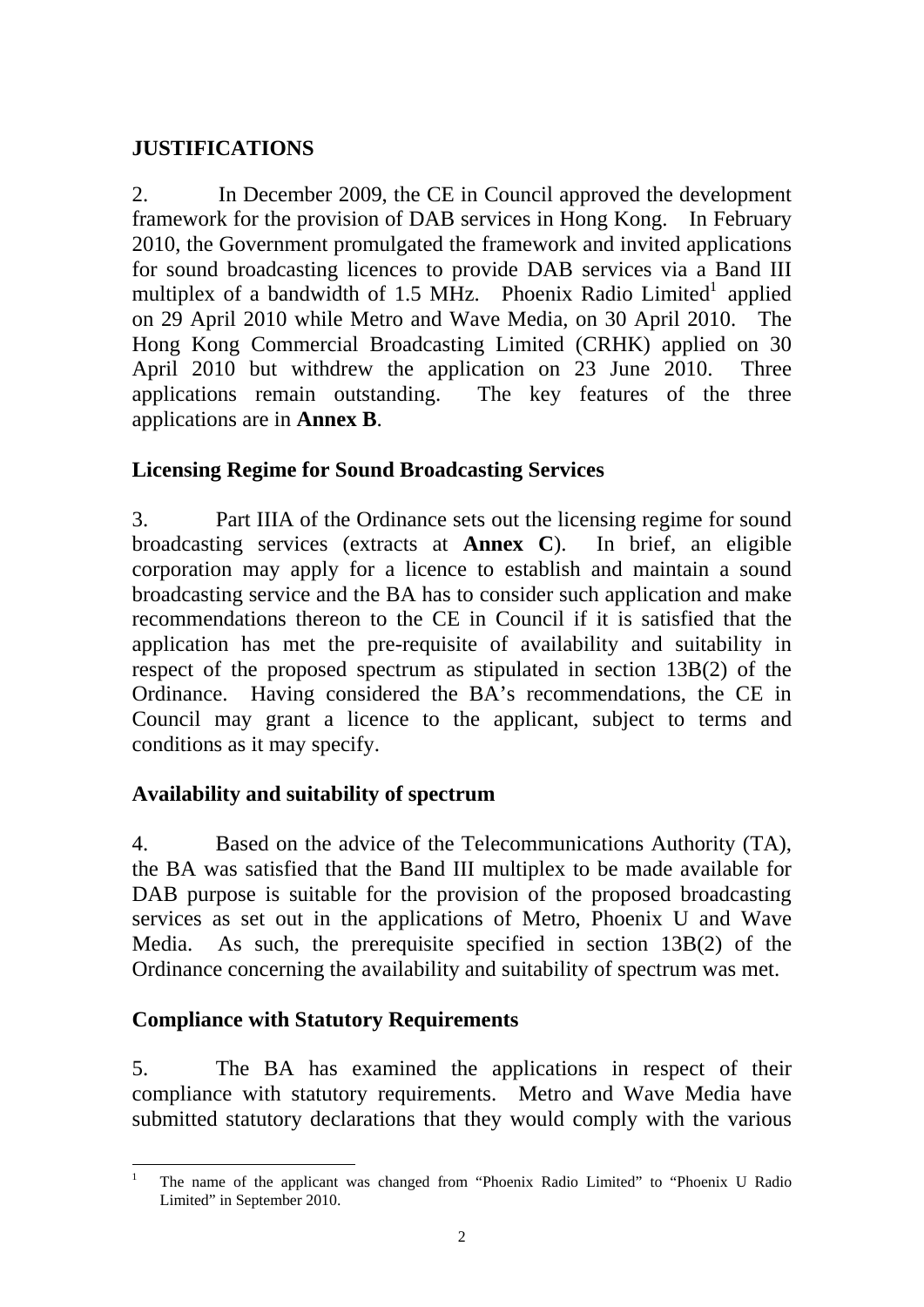statutory requirements under the Ordinance. Phoenix U has proposed to carry out a corporate restructuring so as to comply with the non-subsidiary requirement under the Ordinance.

6. The BA considered that the applications are in compliance with the relevant provisions under the Ordinance, including those relating to Hong Kong residency requirement and non-subsidiary requirement. The applications of Metro and Phoenix U involve Disqualified Persons<sup>2</sup> (DP), and the BA, having regard to relevant factors<sup>3</sup>, considered that the CE in C may grant a DAB licence to Metro and Phoenix U respectively under the Ordinance without imposing any conditions relating to the DP and to the control exercised.

## **Licensing Criteria under Section 13C(4) of the Ordinance**

7. In respect of the licensing criteria for consideration set out in section 13C(4) of the Ordinance for processing the applications and taking into account the submissions by the applicants and comments received from the public, the BA's assessment on the applications under these licensing criteria is set out below -

## (a) *Whether the applicant and all persons exercising control of the applicant are fit and proper persons*

 All three applicants have submitted statutory declarations to the satisfaction of the BA that they and persons exercising control over them meet the criteria for being fit and proper persons.

The Ordinance stipulates that the CE in C may grant a licence to a corporation that is a DP and the licence may contain such conditions relating to DP and to the control exercised by it as the CE in C may impose under section 13C.

3 These include the effect on competition in the relevant service market, extent to which audience will be offered more diversified programme choices, impact on the development of the broadcasting industry and the overall benefits to the economy. These are also factors for considering exemption of the DP requirement in respect of TV licences under the Broadcasting Ordinance.

 $\frac{1}{2}$  Under the Ordinance, Disqualified Persons (DP) are taken to mean the following – (a) an advertising agent;

<sup>(</sup>b) a person who in the course of business supplies material for broadcasting by a licensee;

<sup>(</sup>c) a licensee;

<sup>(</sup>d) a person who in the course of business transmits sound or television material, whether in Hong Kong or outside Hong Kong;

<sup>(</sup>e) a person who is (i) a domestic free television programme service licensee, or a domestic pay television programme service licensee, within the meaning of section 2(1) of the Broadcasting Ordinance; or (ii) an associate, within the meaning of that section, of a licensee referred in subparagraph (i); or

<sup>(</sup>f) a person who exercises control of a corporation that is a person referred to in paragraph (a), (b),  $(c)$ ,  $(d)$  or  $(e)(i)$ .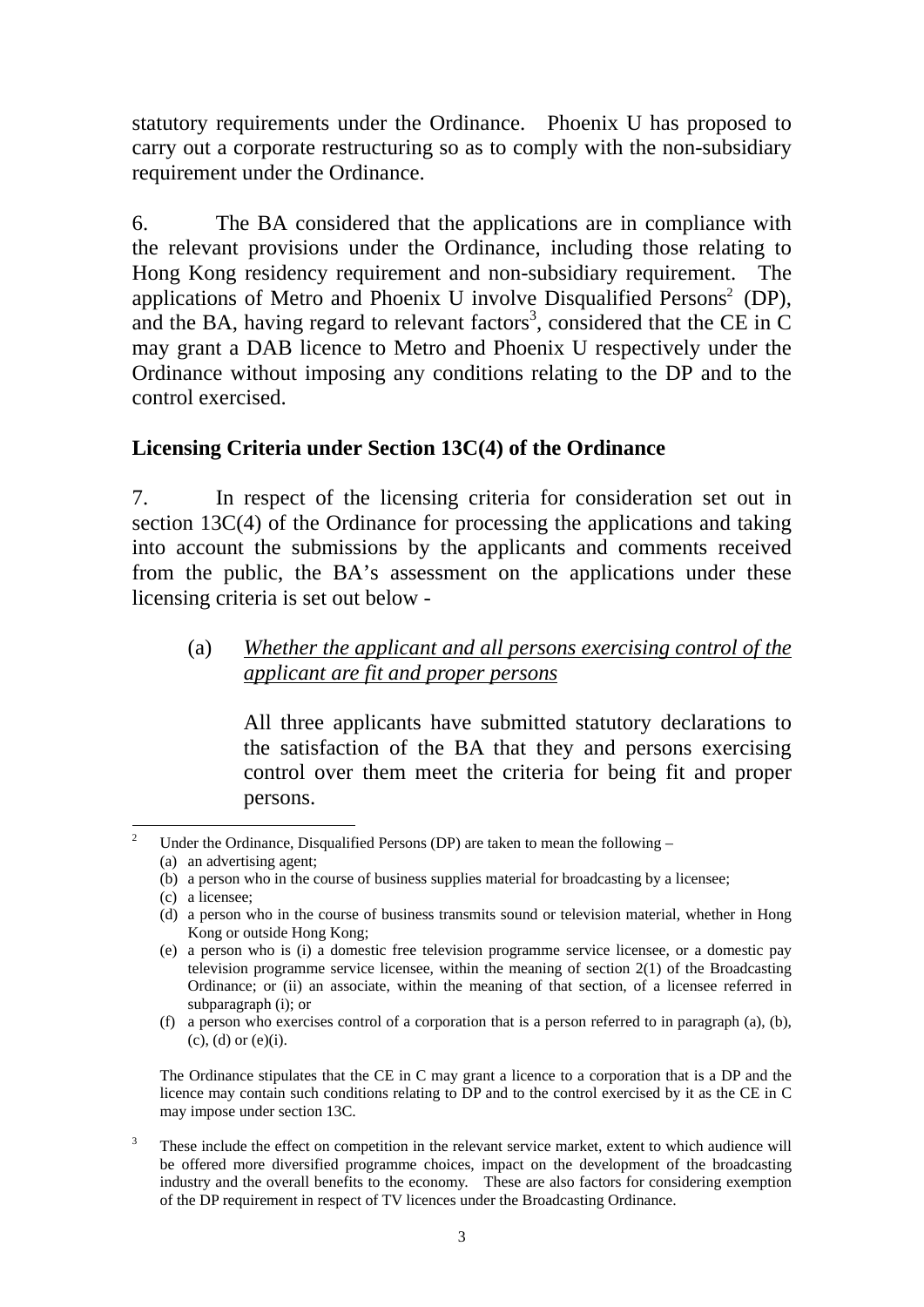### (b) *The opinion of the public*

 In line with established procedures, the BA invited public views on the applications between 9 and 30 July 2010 and received 130 written submissions. While there are some individual views which are critical against the applications<sup>4</sup>, the BA is satisfied that most respondents support the applications on the grounds that the applicants have the capability to provide DAB services and that their proposals would provide more choices to the audience. The concerns raised in individual views, e.g. more variety of programmes and less simulcast of analogue programmes, could be addressed through appropriate licence conditions as well as the relevant provisions of the BA's codes of practice.

(c) *The applicant's financial soundness and ability to maintain, throughout the period for which the licence would be in force, the proposed broadcasting service*

 The BA has no reason to doubt the applicants' financial strengths. The financial capability of Metro's shareholders is backed by Hutchison Whampoa Limited and Cheung Kong (Holdings) Limited, which had \$92 billion and \$11 billion cash respectively as at end 2009. Wave Media's shareholders are individually and collectively persons with strong and distinguished financial standing and the company has secured funding of \$105 million from its Class 'A' shareholders and plans to raise an additional amount of \$35 million from its Class 'B' shareholders. Phoenix Satellite Television Holdings Limited, which had over \$780 million in cash as at end 2009, will provide financial support for Phoenix U's provision of DAB services.

(d) *Whether the applicant has the necessary technical expertise and the relevant managerial skill to operate the proposed broadcasting service*

The board and/or the management of all three applicants have

<sup>&</sup>lt;u>.</u> 4 The individual views which are critical against the applications are on the grounds that the proposed programmes repeat those on the existing analogue channels and hence not bringing more diversity and competition (against Metro), the proposed programmes in Putonghua are not suitable for Hong Kong (against Phoenix U), and that the applicant may be a political party with political agenda (against Phoenix U and Wave Media).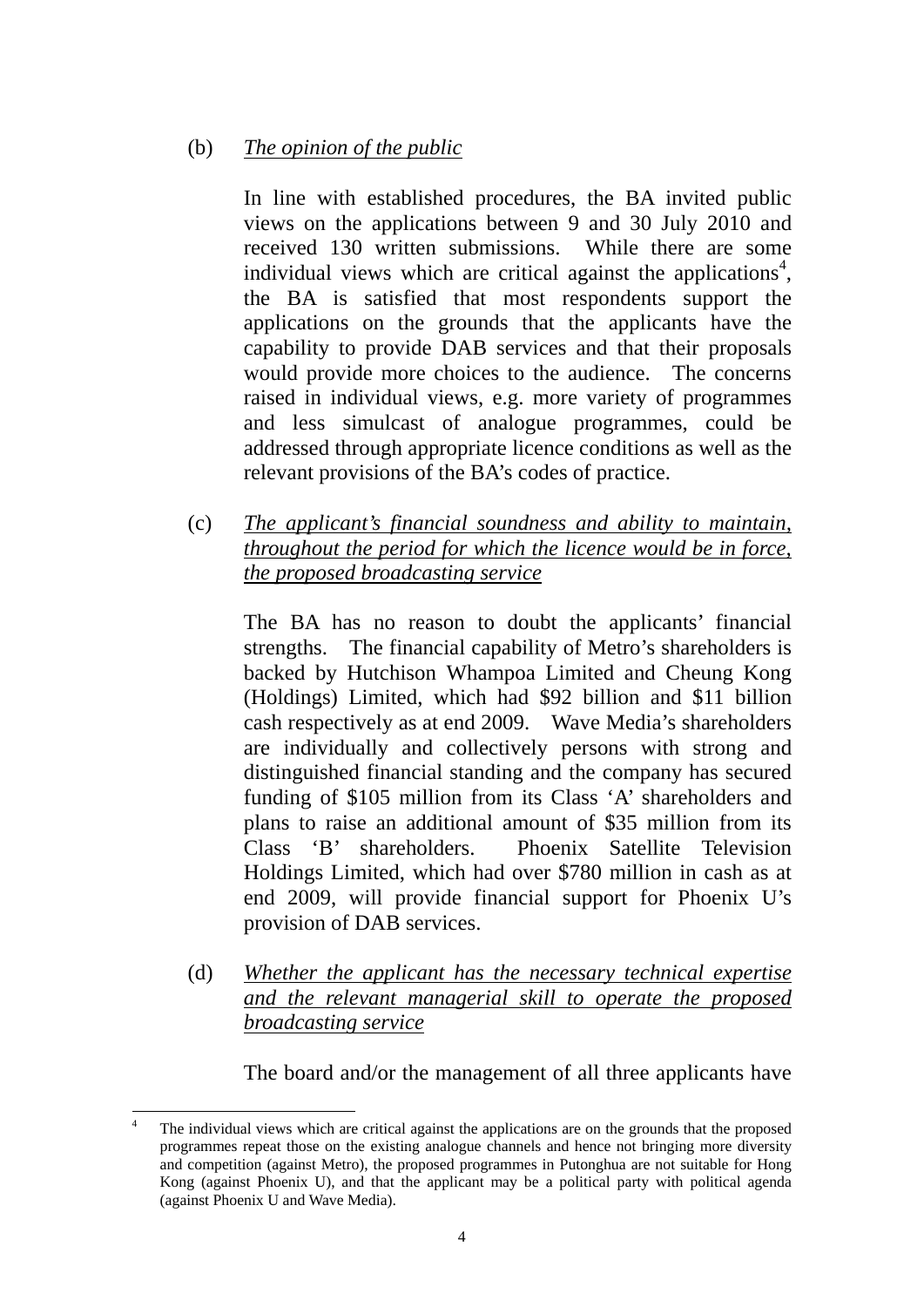included experts with extensive experience in the broadcasting industry. The BA considers that they have the technical expertise and managerial skill to operate the proposed broadcasting services.

(e) *The variety, quantity and quality of programmes to be provided*

 The three applicants propose to provide 13 round-the-clock DAB channels. This doubles the existing 13 channels broadcast in analogue format by CRHK, Metro and RTHK. The proposed DAB channels encompass a great variety of programme genres covering current affairs, financial news, music, lifestyle in Hong Kong and Guangdong, education, language learning, programmes for ethnic minorities, etc. The BA considers that the proposed channels will significantly broaden the audience's choice in terms of variety, quantity and quality of programmes to be provided.

(f) *The quality and technical viability of the proposed broadcasting services*

 All three applicants propose to adopt DAB+ standard, which is a proven technology adopted in overseas countries like Singapore and Australia. One of the applicants, Wave Media, has been conducting trials on DAB technology since November last year with satisfactory results. Taking into account TA's technical advice, the BA is satisfied with the quality and technical viability of the proposed broadcasting services.

(g) *The speed of service roll-out*

 All three applicants have proposed to launch service within 12 months after the licence is granted and transmission equipment installed and that the full scale of their services be rolled out by phases. The BA considers the applicants' phased approach in launching their services acceptable.

(h) *Where any construction work is to be carried out, the extent of any inconvenience that may be caused to the public by the work*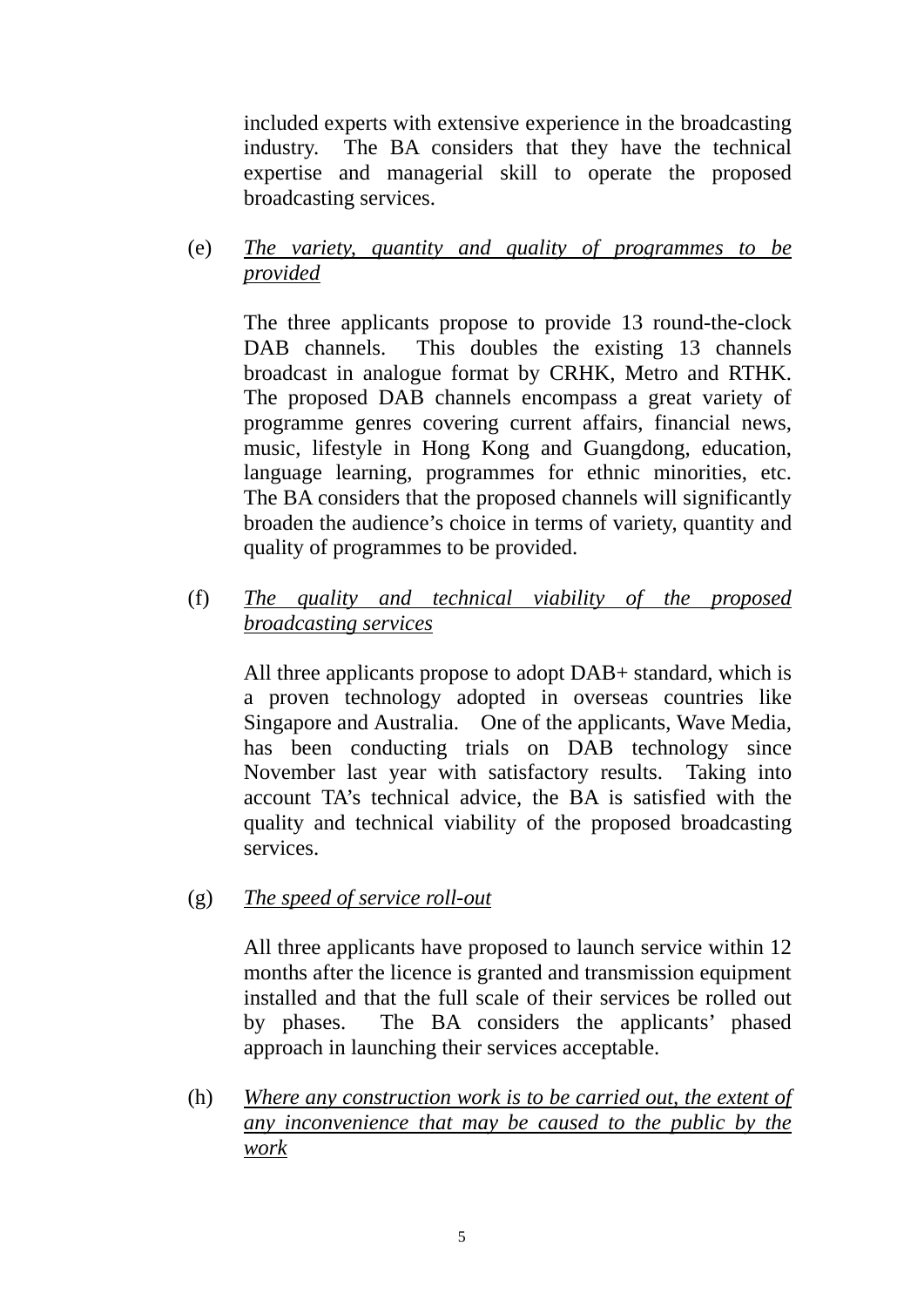All the applicants plan to co-locate their DAB transmission facilities at the existing FM transmission stations, most of which are located in remote hilltops or rural areas. As such, any adverse impact on the public should be minimal.

(i) *The benefits to the local broadcasting industry, the audience and the community as a whole*

 All the applicants have submitted that their proposed services will widen the choice of programmes of the audience. The total investment involved in the proposed broadcasting services by the three applicants amounts to \$ 957.2 million in the first six years of operation, which will be a significant boost to the local sound broadcasting industry. The BA considers that the launch of the proposed DAB services will bring about positive gain to the community by increasing competition in the broadcasting market and increasing listeners' choice of programmes.

(j) *The applicant's proposed arrangements to ensure compliance with the provisions of the Ordinance, any other applicable law and the terms and conditions that may be specified in the licence*

 Metro has submitted that a dedicated department would be responsible for overseeing matters of compliance, and systems and procedures would be in place to ensure compliance. Wave Media has submitted that the Programme Director will assume the role of compliance officer to ensure compliance. Phoenix U has submitted that a Chief Editor will be appointed for vetting programmes on each channel. The BA is satisfied that all the applicants would have appropriate internal monitoring systems to ensure compliance with statutory and licensing requirements.

8. On the basis of the above assessment, the BA recommended, and the CE in C agreed, to grant approval-in-principle to the applications made by Metro, Phoenix U and Wave Media. Subject to discussion with the applicants on the detailed licence conditions, the licences to be granted to them will be prepared along the lines of Annex A and be submitted to the CE in C for approval.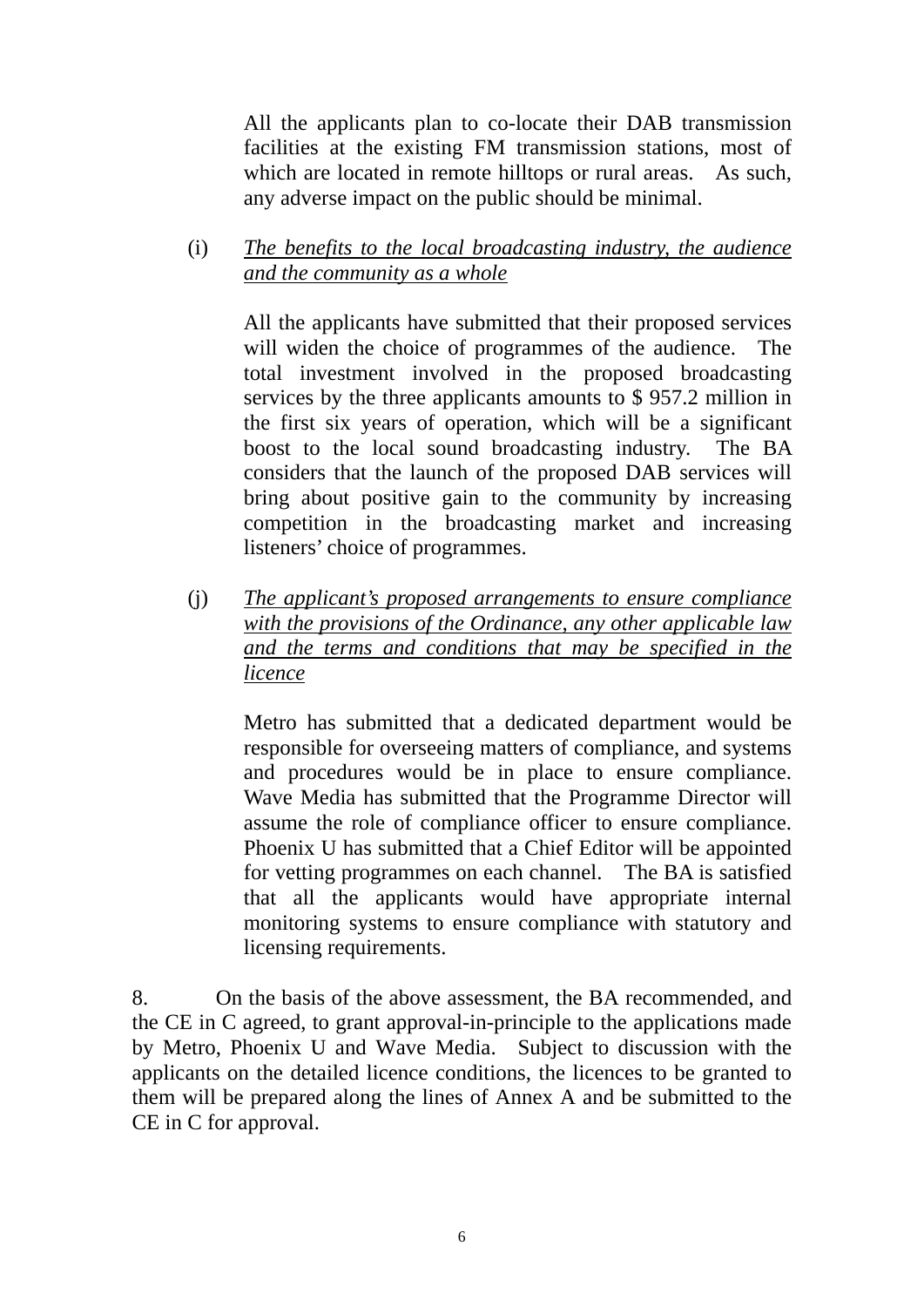# **Allocation of Multiplex Capacity**

9. The three applicants have proposed to provide a total of 13 DAB programme channels and RTHK will also launch its DAB services in due course. Based on TA's advice and overseas experience and in accordance with the market-led principle, we will provide each sound broadcasting channel a data rate of 48 kilobits per second (kbps) to deliver MP3 sound quality based on DAB+ standard as proposed by all the applicants<sup>5</sup>.

10. The BA considers that the multiplex should be mainly used for provision of sound broadcasting channels and a common electronic programme guide (EPG) for all the DAB operators. The remaining capacity will then be allocated to the prospective DAB operators for the provision of programme associated data services. Having regard to the BA's recommendations, we will apportion the multiplex capacity to the operators on a bundled basis according to the proposed number of DAB channels that they will roll out so that they are free to adjust the capacity to be used for individual channel services within their bundle, e.g. to deploy more than 48 kbps to a music channel in order to enhance sound quality but less than 48 kbps to a non-music channel. We will adopt the same basis in reserving spectrum within the same Band III multiplex for RTHK to provide its DAB services as the public service broadcaster. RTHK, as the site manager of the FM transmission facilities, will take up a similar role in coordinating DAB transmission facilities.

11. This will fully utilise the Band III multiplex released for efficient use of valuable spectrum resources and the build-up of a critical mass for the roll-out of DAB services.

## **Wave Media's Application to Surrender AM Licence and Waive the Performance Bond and Licence Fee**

12. Wave Media was granted a 12-year sound broadcasting licence by the CE in Council on 11 November 2008 for the provision of Amplitude Modulation (AM) service. The licence requires that Wave Media shall establish and maintain an AM radio service within 24 months after grant of the licence (the Milestone). To ensure its compliance with the Milestone, Wave Media had submitted a duly issued performance bond in favour of the Government in the sum of \$2 million. In case Wave Media fails to achieve the Milestone, the Government may forfeit the bonded sum. A

1

<sup>5</sup> DAB+ standard and the allocation of 48 kbps per DAB sound broadcasting channel are proposed by the three DAB applicants as well as RTHK. The standard and allocation adopted are also the same in Australia and Singapore.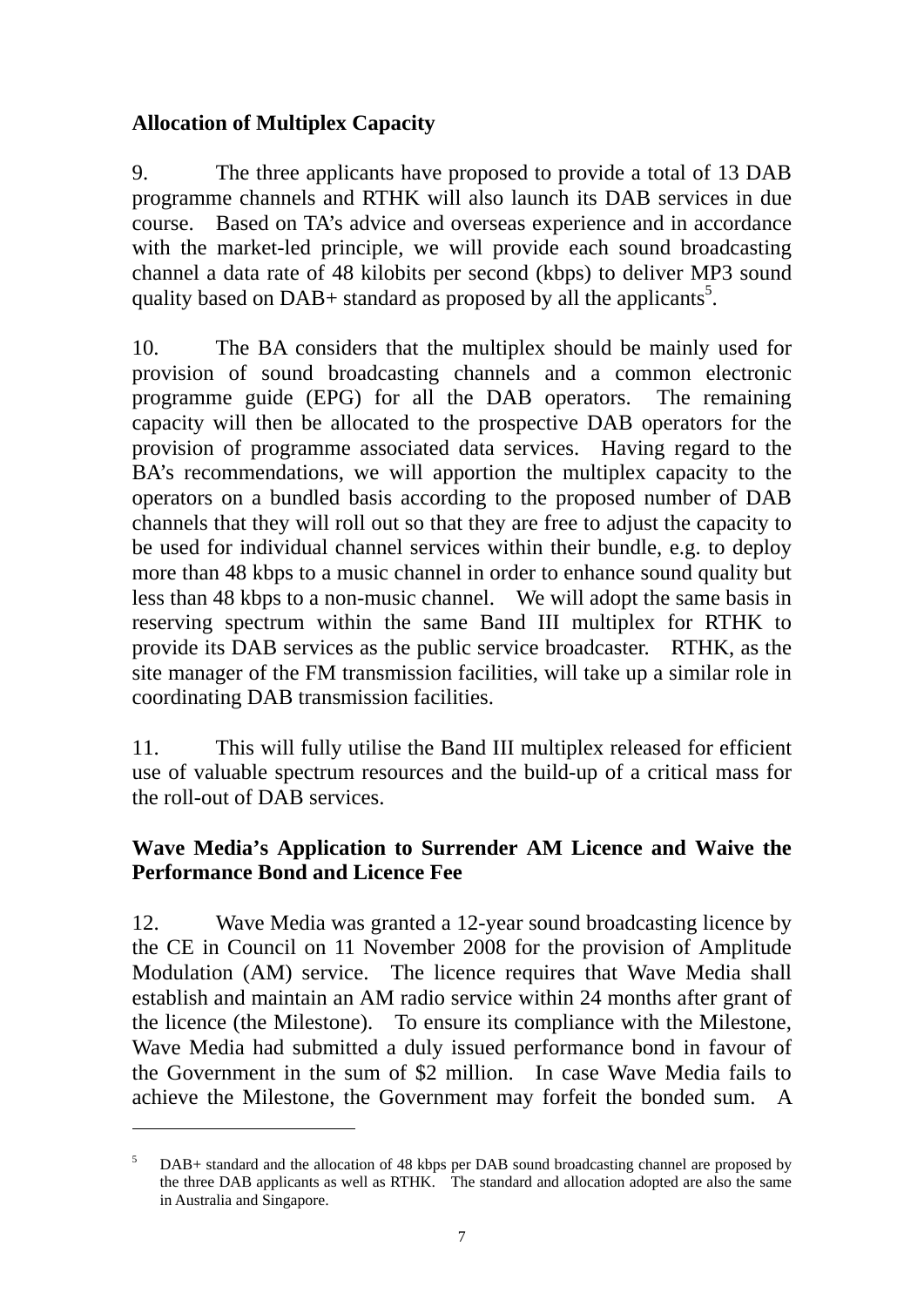licence fee is also payable upon the commencement of Wave Media's AM service or the second anniversary of the grant of the licence, whichever is the earlier.

13. Wave Media submitted on 22 September 2010 that despite its conscious efforts in establishing an AM broadcasting service, it had faced enormous resistance from Peng Chau residents in respect of the installation of an AM transmission station there. Consequently, Wave Media would not be able to meet the Milestone to launch an AM radio service by the deadline, i.e. 10 November 2010. Wave Media has submitted that, subject to the grant of the DAB licence, it would surrender its AM licence and focus on delivering DAB services. The BA acknowledges Wave Media's efforts and difficulties encountered in establishing the AM transmission station. It considers that Wave Media's provision of DAB services in lieu of AM radio services would benefit the audience and recommends that the CE in Council approve Wave Media's application to surrender the AM licence in exchange for the grant of a DAB licence. The CE in Council will review BA's recommendation and decide on the application of Wave Media to surrender its AM licence and to waive its compliance with the relevant performance bond and payment of licence fee upon the grant of a licence to Wave Media for providing DAB services.

# **Promotion of Territory-wide Adoption of DAB Services**

14. DAB receivers are not widely sold in retail electrical appliance shops at present. With the launch of DAB services, we expect more models of DAB receiver to become available in the market and the competition may drive down the prices (a few hundred dollars per receiver at the moment). We will set up a DAB Steering Committee comprising members from Television and Entertainment Licensing Authority, the Office of the Telecommunications Authority, RTHK and the prospective licensees to oversee the implementation and sustainable development of DAB services, which include monitoring the network coverage and rollout, take-up of DAB (sales of DAB receivers), devising DAB publicity and promotion strategies, etc. We have held discussions with associations in the consumer electronics and automobile industries on how the DAB receiver market may cope with the launch of DAB services. We are also coordinating with relevant bureaux/departments to facilitate the successful launch of DAB in Hong Kong.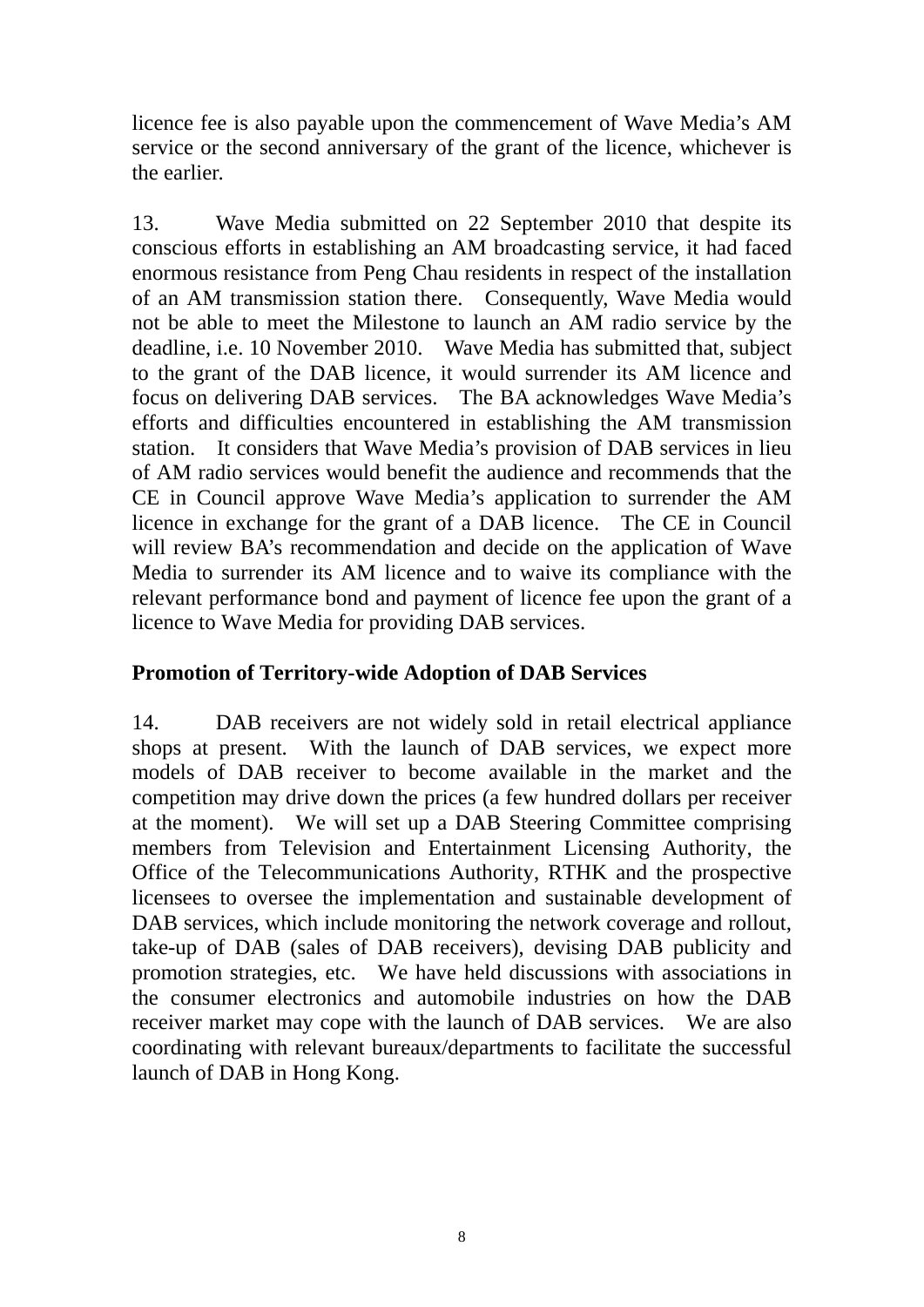## **IMPLICATIONS OF THE PROPOSAL**

15. The introduction of three sound broadcasting licensees to provide DAB services has economic, financial and civil service, sustainability and environmental implications as set out at **Annex D.** The proposal is in conformity with the Basic Law, including the provisions concerning human rights. The proposal has no productivity implications.

## **PUBLIC CONSULTATION**

16. The BA published notices on 9 July 2010 at its website and in newspapers, setting out the details of the three applications and inviting members of the public to express their views on the applications by 30 July 2010. By the deadline, the BA received 130 submissions, as summarised in **Annex E.**

## **PUBLICITY**

17. We will hold a press conference to brief the media and issue a press release. A spokesman will be available to answer media and public enquiries.

### **ENQUIRIES**

18. For enquiries, please contact Mr Aaron Liu, Principal Assistant Secretary (A) for Commerce and Economic Development Bureau (Communications and Technology), at 2189 2236.

Communications and Technology Branch Commerce and Economic Development Bureau 5 November 2010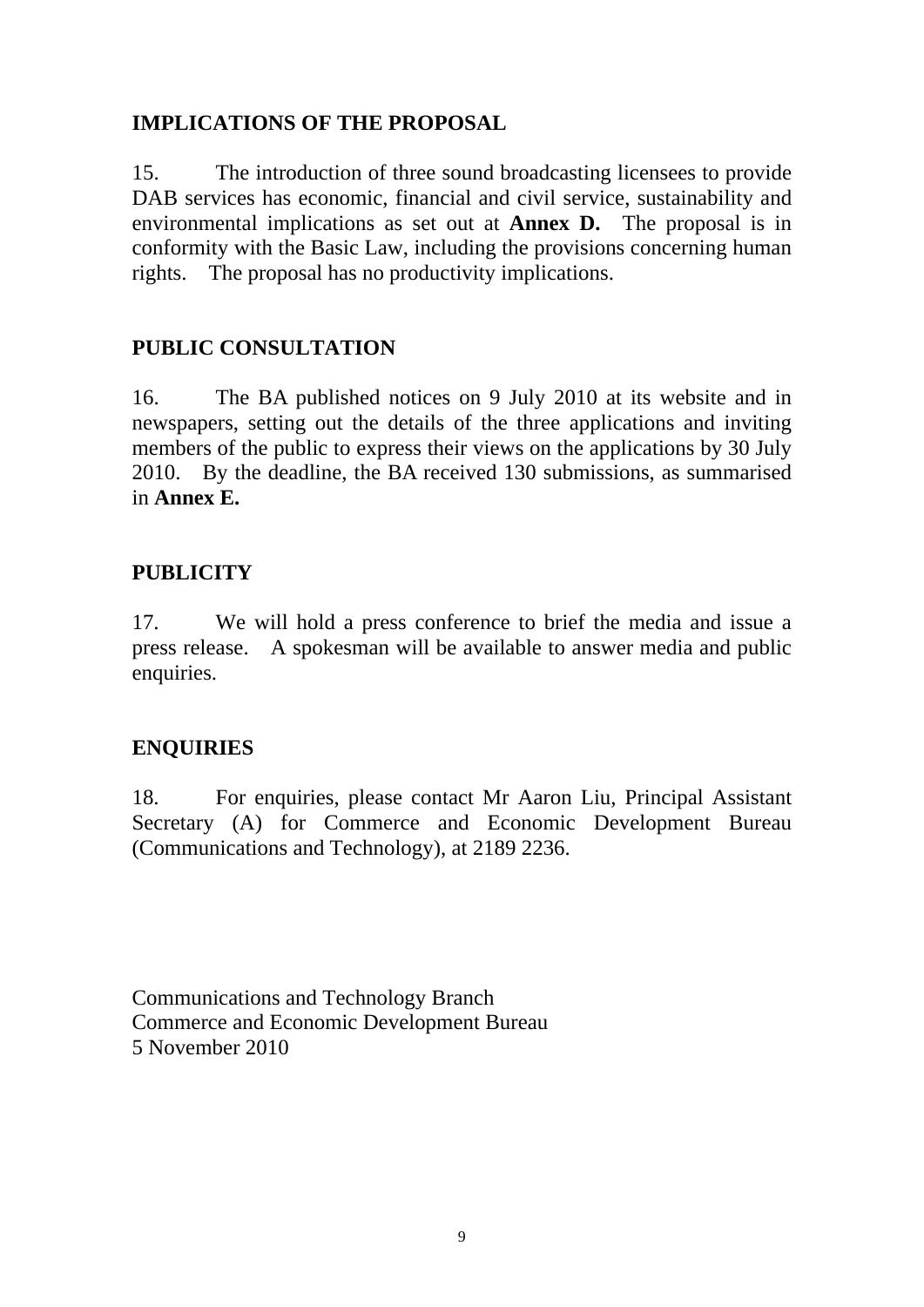# **Key Conditions of Digital Audio Broadcasting Licence**

### (1) *Requirements applicable to DAB services*

 Most of the requirements imposed on licensees for analogue broadcasting would be extended to the DAB operators. These relate to the need for a mid-term review of licences; the imposition of licence fees; Hong Kong resident requirement for the Chairman, Managing Director and the Directors; provision of service free of charge; hours of service; broadcast of announcements in the public interest and weather programmes / announcements provided by the Government and publicity materials of the BA; hours of broadcasting; advertising time limit; compliance with proposals submitted in the application and submission of performance bond which is tied to the launch of service.

### (2) *Positive programme requirements*

DAB services are **not** subject to positive programme requirements (i.e. minimum requirement for programmes on specific genres such as arts and culture, or for specific target audience such as youth and elderly) to provide room and flexibility for the new DAB services to explore and flourish.

### (3) *Language requirement*

 To accord with the status of Hong Kong as a metropolitan city, we would require each DAB licensee to broadcast on its DAB channels an aggregate of at least 50 hours of non-Cantonese programmes per week.

(4) *Limit on amount of simulcast/non-first release FM programmes to be broadcast*

> To ensure more effective utilization of the DAB multiplex and to provide greater programming variety, BA would require a DAB licensee –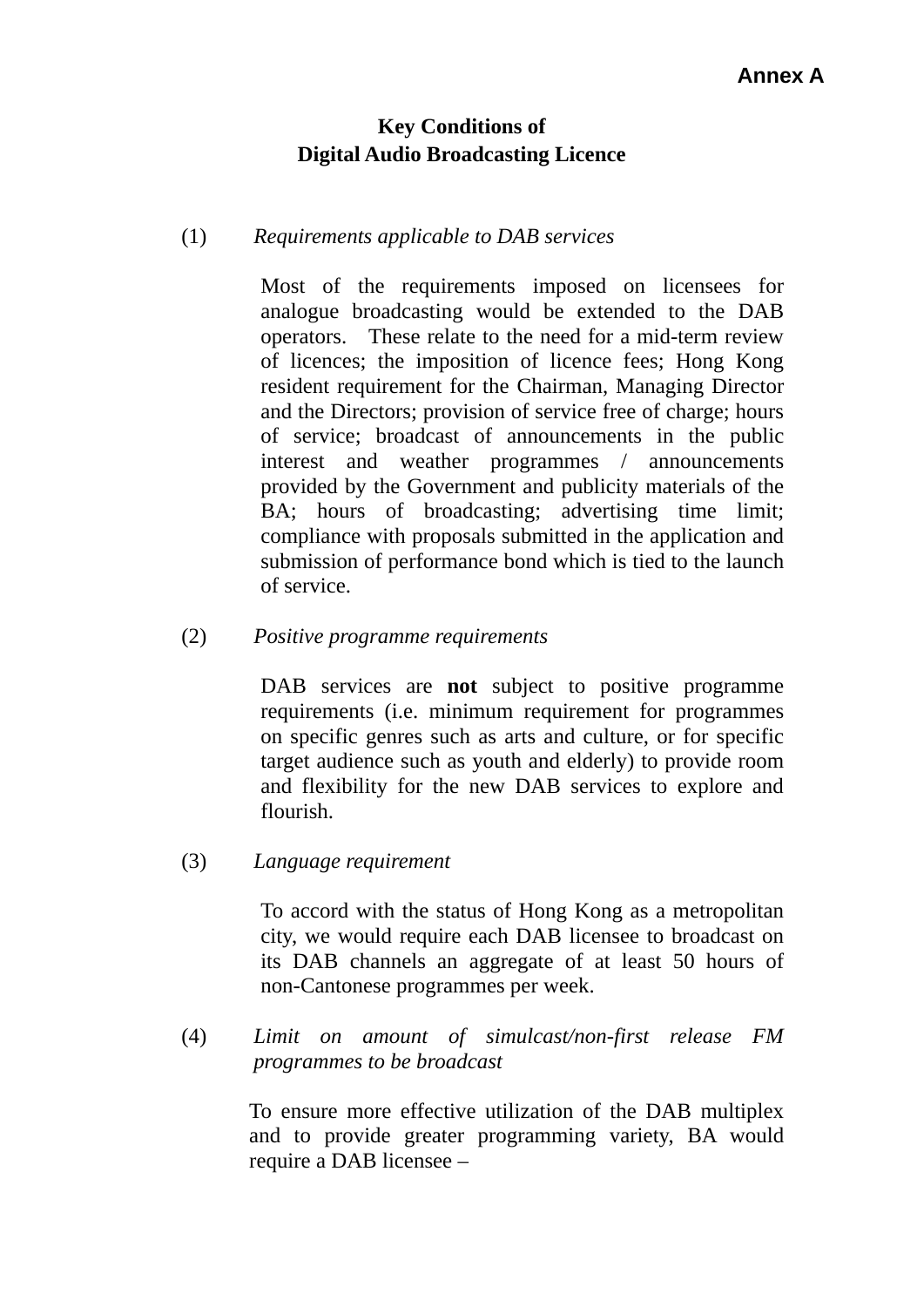- (a) not to use more than 50% of the total broadcast time of a DAB channel per week to provide simulcast of FM programmes; and
- (b) not to use more than 50% of the total broadcast time of a DAB channel per week to broadcast FM programmes released for the first time on a DAB channel,

unless the BA otherwise approves or determines.

#### (5) *Programme* a*ssociated data services*

 Unlike the existing analogue services, DAB technology can support a variety of programme associated data services<sup>1</sup>. Thus, we consider it necessary to define in the DAB licences the programme associated data services that are permitted. As far as technical aspects are concerned, programme associated data services may be transmitted in the form of text, still images and even moving images for display on a compatible DAB+ receiver. It should be noted that the transmission of moving images under a DAB+ platform may be treated as a form of mobile TV service which should be subject to licensing as a telecommunications service under the TO. The transmission of moving images will also consume a large amount of data capacity. A limit will be imposed on the refresh rate of any moving images at not faster than 1 picture per second. Furthermore, advertisement displayed on a receiver's screen through programme associated data services should not exceed 30% of the total time of display within a day.

#### (6) *Minimum capacity for sound channel*

<u>.</u>

 We propose that the multiplex capacity be allocated to the operators as a bundle so that they can have the flexibility to adjust the capacity for individual sound broadcasting and

<sup>1</sup> Programme associated data services are ancillary services provided by the radio operators to transmit data incidental to the sound broadcasting services to the audience e.g. electronic programme guide (EPG), photos of singers, song lyrics, weather and stock information, etc.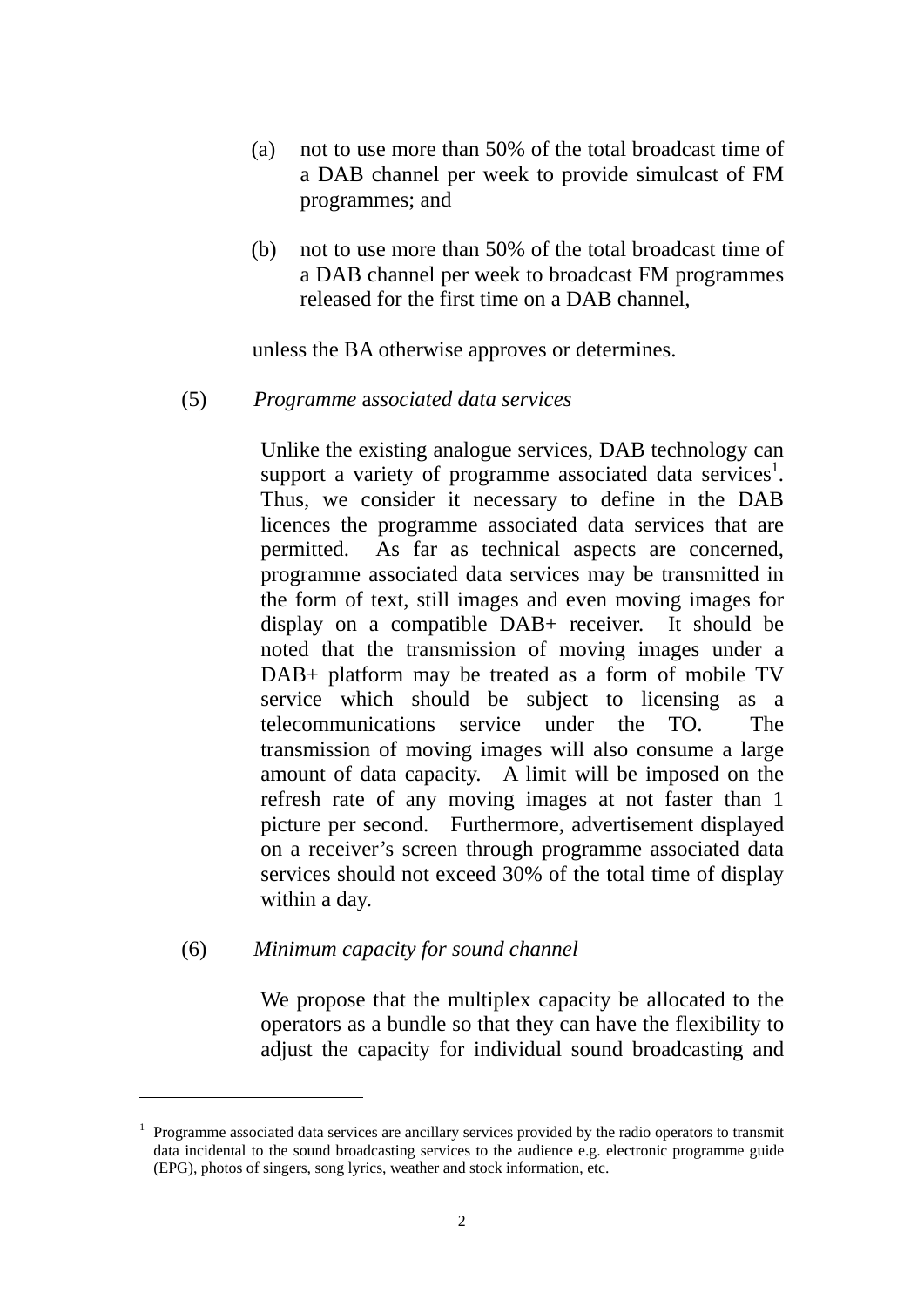data services within their bundle. In general, a lower data rate of some 32 - 40 kbps could yield good quality for speech using DAB+ standard and a higher data rate of some 48 kbps are required for music. To ensure an acceptable sound quality, we propose that the successful applicants should be required to use a capacity of no less than 32 kbps and 48 kbps for transmission of non-music and music programmes respectively.

#### (7) *Management of the licensee*

 As a licensee needs to adopt effective management and control in order to ensure compliance with all the statutory and regulatory requirements, we propose to include a condition in the licence requiring that the management of the licensee shall not be performed by persons other than the directors, principal officers  $2 \int$  and persons duly authorised by the licensee.

#### (8) *Sharing of a common multiplex*

As the DAB applicants and RTHK will be required to provide their DAB services through a common multiplex, we propose to include a condition in the licence requiring the licensee to cooperate with other users of the multiplex in the establishment and operation of the transmission network and to share the relevant cost, and that the Telecommunications Authority could intervene and adjudicate if mutual agreement cannot be reached. In practice, RTHK is the site manager for the existing hilltop sites and will be responsible for the co-ordination of the use of the DAB spectrum and equipment as it does with the current AM/FM services.

1

<sup>&</sup>lt;sup>2</sup> "Principal officer", in relation to a corporation, means –

<sup>(</sup>a) a person employed or engaged by the corporation who, by himself or with one or more other persons, is responsible under the immediate authority of the directors of the corporation for the conduct of the business of the corporation; or

<sup>(</sup>b) a person so employed or engaged who, under the immediate authority of a director of the corporation or a person to whom paragraph (a) applies, performs managerial functions in respect of the corporation.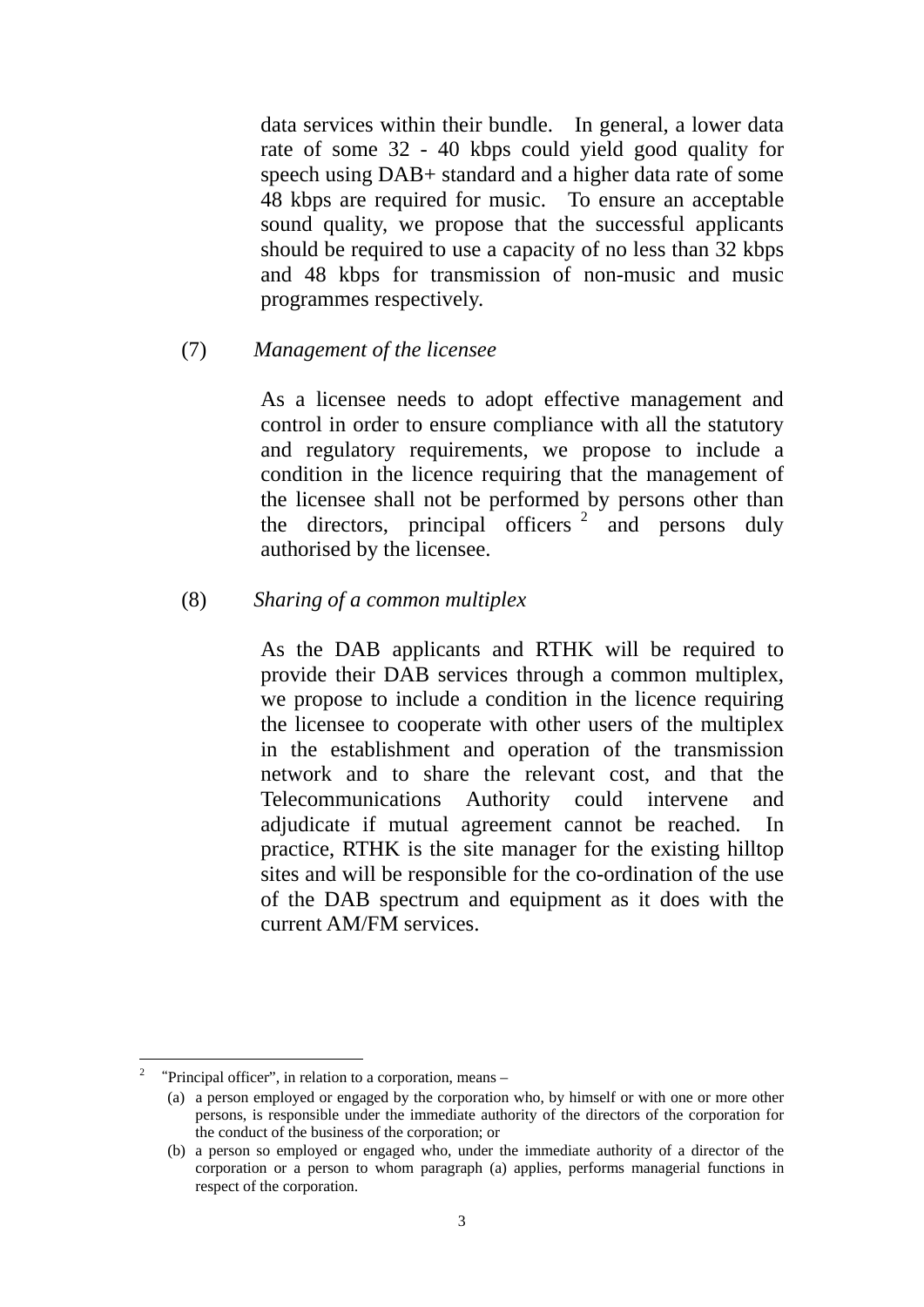|                                  | <b>Metro Broadcast Corporation Limited</b><br>(Metro)                                                                                                                                                                                                                                     | <b>Wave Media Limited (Wave Media)</b>                                                                                                                                                                                                                                                                                                                                                                                                                                                                                                                                                                | Phoenix U Radio Limited (Phoenix U)                                                                                                                                                                                                |
|----------------------------------|-------------------------------------------------------------------------------------------------------------------------------------------------------------------------------------------------------------------------------------------------------------------------------------------|-------------------------------------------------------------------------------------------------------------------------------------------------------------------------------------------------------------------------------------------------------------------------------------------------------------------------------------------------------------------------------------------------------------------------------------------------------------------------------------------------------------------------------------------------------------------------------------------------------|------------------------------------------------------------------------------------------------------------------------------------------------------------------------------------------------------------------------------------|
| Date of submission               | 30 April 2010                                                                                                                                                                                                                                                                             | 30 April 2010                                                                                                                                                                                                                                                                                                                                                                                                                                                                                                                                                                                         | 29 April 2010                                                                                                                                                                                                                      |
| <b>Company Information</b><br>1. |                                                                                                                                                                                                                                                                                           |                                                                                                                                                                                                                                                                                                                                                                                                                                                                                                                                                                                                       |                                                                                                                                                                                                                                    |
| Ownership<br>1.1                 | The issued share capital of Metro is<br>$\bullet$<br>held as to 50% by Hutchison<br>Commercial Broadcasting Limited (a<br>wholly owned subsidiary of Hutchison<br>Whampoa Limited) and 50% by<br>Newton City Limited (a wholly owned<br>subsidiary of Cheung Kong (Holdings)<br>Limited). | The voting shares of Wave Media<br>$\bullet$<br>are held by nine Class 'A'<br>shareholders, namely The<br>Honourable Ronald Joseph Arculli<br>(10%), Mr Albert Jinghan Cheng<br>(20%), Mr Morris Ho Kwok Fai<br>(6.66%), Mr Alan Hoo, S.C.<br>(3.33%), Professor Arthur Li Kwok<br>Cheung (10%), Dr The Honourable<br>David Li Kwok Po (10%), the late<br>Dr William Mong Man Wai <sup>1</sup><br>(10%), Dr Allan Wong Chi Yun<br>(10%) and Mr Wong Cho Bau<br>$(20\%)$ .<br>Wave Media plans to allot Class<br>$\bullet$<br>'B' shares with no voting rights to<br>a group of minority shareholders. | Phoenix U is wholly-owned by Phoenix<br>$\bullet$<br>Radio Limited (Phoenix Radio).<br>Phoenix Radio is indirectly<br>wholly-owned by Phoenix Satellite<br>Television Holdings Limited, a publicly<br>listed company in Hong Kong. |
| Corporate<br>1.2                 | Metro is a company registered and<br>$\bullet$<br>incorporated in Hong Kong on 20 April<br>1990.                                                                                                                                                                                          | Wave Media is a company formed<br>$\bullet$<br>and registered in Hong Kong on 2<br>February 2006.                                                                                                                                                                                                                                                                                                                                                                                                                                                                                                     | Phoenix U is a company formed and<br>$\bullet$<br>registered in Hong Kong on 24<br>September 2010.                                                                                                                                 |

#### **Key Points of Applications to Provide Digital Audio Broadcasting (DAB) Services**

<sup>&</sup>lt;sup>1</sup> Dr William Mong Man Wai passed away on 21 July 2010. Wave Media has submitted that the late Dr Mong's shares in Wave Media are under the custody of his estate, and therefore the shareholding structure of Wave Media remains unchanged.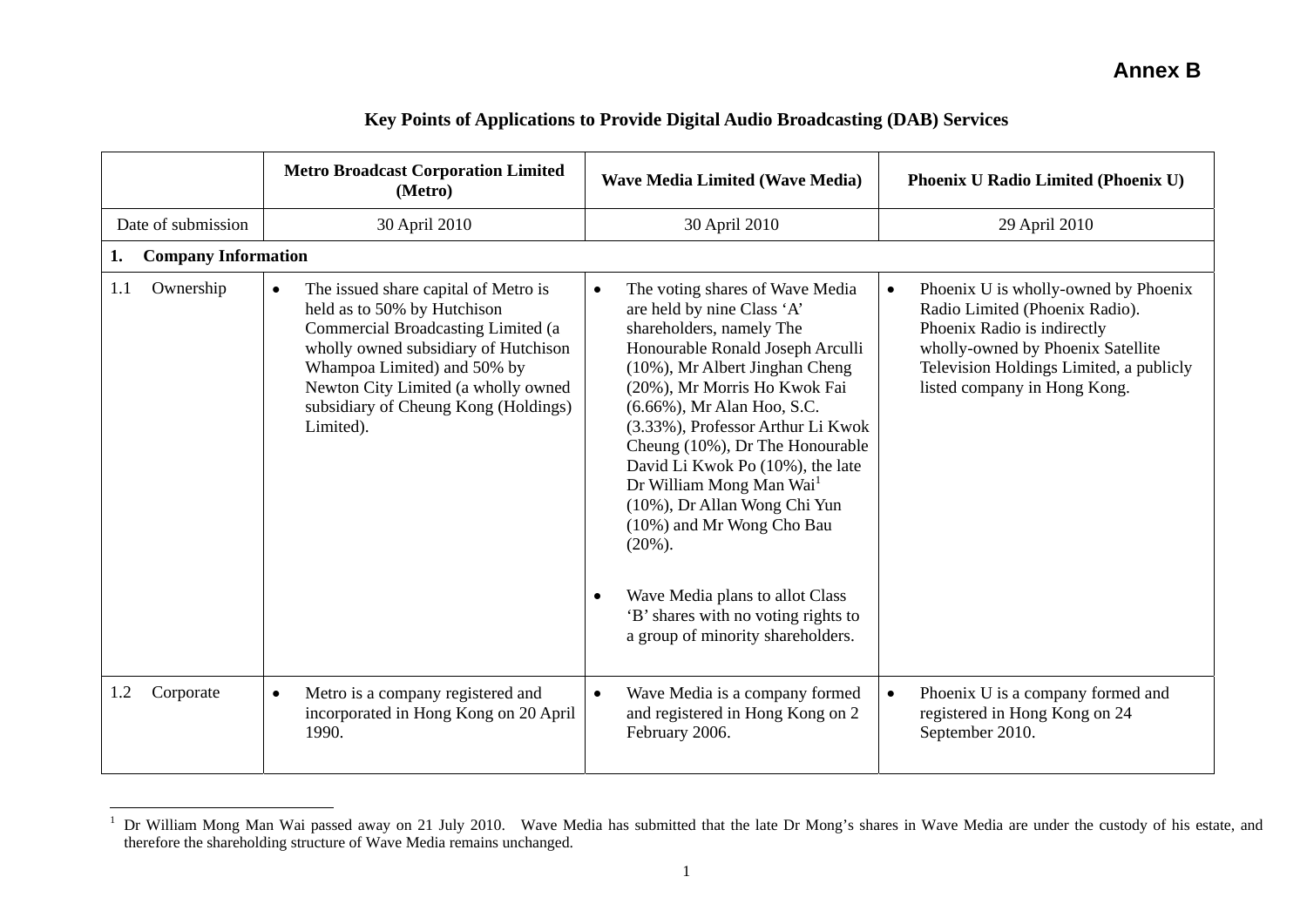|     |                               | <b>Metro Broadcast Corporation Limited</b><br>(Metro)                                                                                                                                                                         | <b>Wave Media Limited (Wave Media)</b>                                                                     | <b>Phoenix U Radio Limited (Phoenix U)</b>                                                                                                                                                                                                                                                                                                                                                                                                                                                                                                                                                  |
|-----|-------------------------------|-------------------------------------------------------------------------------------------------------------------------------------------------------------------------------------------------------------------------------|------------------------------------------------------------------------------------------------------------|---------------------------------------------------------------------------------------------------------------------------------------------------------------------------------------------------------------------------------------------------------------------------------------------------------------------------------------------------------------------------------------------------------------------------------------------------------------------------------------------------------------------------------------------------------------------------------------------|
|     |                               | Metro is not a subsidiary.<br>$\bullet$                                                                                                                                                                                       | Wave Media is not a subsidiary.<br>$\bullet$                                                               | Phoenix U is now a subsidiary but it has<br>$\bullet$<br>submitted that upon receiving an<br>approval-in-principle, it will carry out a<br>corporate restructuring to comply with<br>the non-subsidiary requirement. After<br>the proposed restructuring, Phoenix<br>Radio will hold 15% of the voting shares<br>and 100% of the non-voting shares of<br>Phoenix U and two other independent<br>individuals, namely Mr. Yang Chuen<br>Liang, Charles and Mr. Wang Wen Huan<br>will each hold 42.5% of Phoenix U's<br>voting shares.                                                         |
| 1.3 | Fit and Proper<br>persons     | Metro and all persons exercising<br>$\bullet$<br>control of Metro are fit and proper<br>persons.                                                                                                                              | Wave Media and all persons<br>$\bullet$<br>exercising control of Wave Media<br>are fit and proper persons. | Phoenix U and all persons exercising<br>$\bullet$<br>control of Phoenix U are fit and proper<br>persons.                                                                                                                                                                                                                                                                                                                                                                                                                                                                                    |
| 1.4 | Disqualified<br>Persons (DPs) | There are no DPs exercising control of<br>$\bullet$<br>Metro.<br>Metro holds a sound broadcasting<br>$\bullet$<br>licence for analogue service and is<br>therefore a DP to hold another licence<br>for providing DAB service. | There are no DPs exercising<br>$\bullet$<br>control of Wave Media.                                         | Phoenix U has submitted that after the<br>$\bullet$<br>proposed restructuring referred to in 1.2<br>above, there will be two DPs exercising<br>control of Phoenix U, namely Mr Yu<br>Tung Ho, chairman of Phoenix U and Mr<br>Shi Ning Ning, director and president of<br>Phoenix U. Mr Yu and Mr Shi are DPs<br>by virtue of their being persons<br>exercising control of Phoenix Satellite<br>Television Company Limited, a<br>non-domestic television programme<br>service licensee. Phoenix U has sought<br>the CE in C's approval for the two DPs to<br>exercise control of Phoenix U. |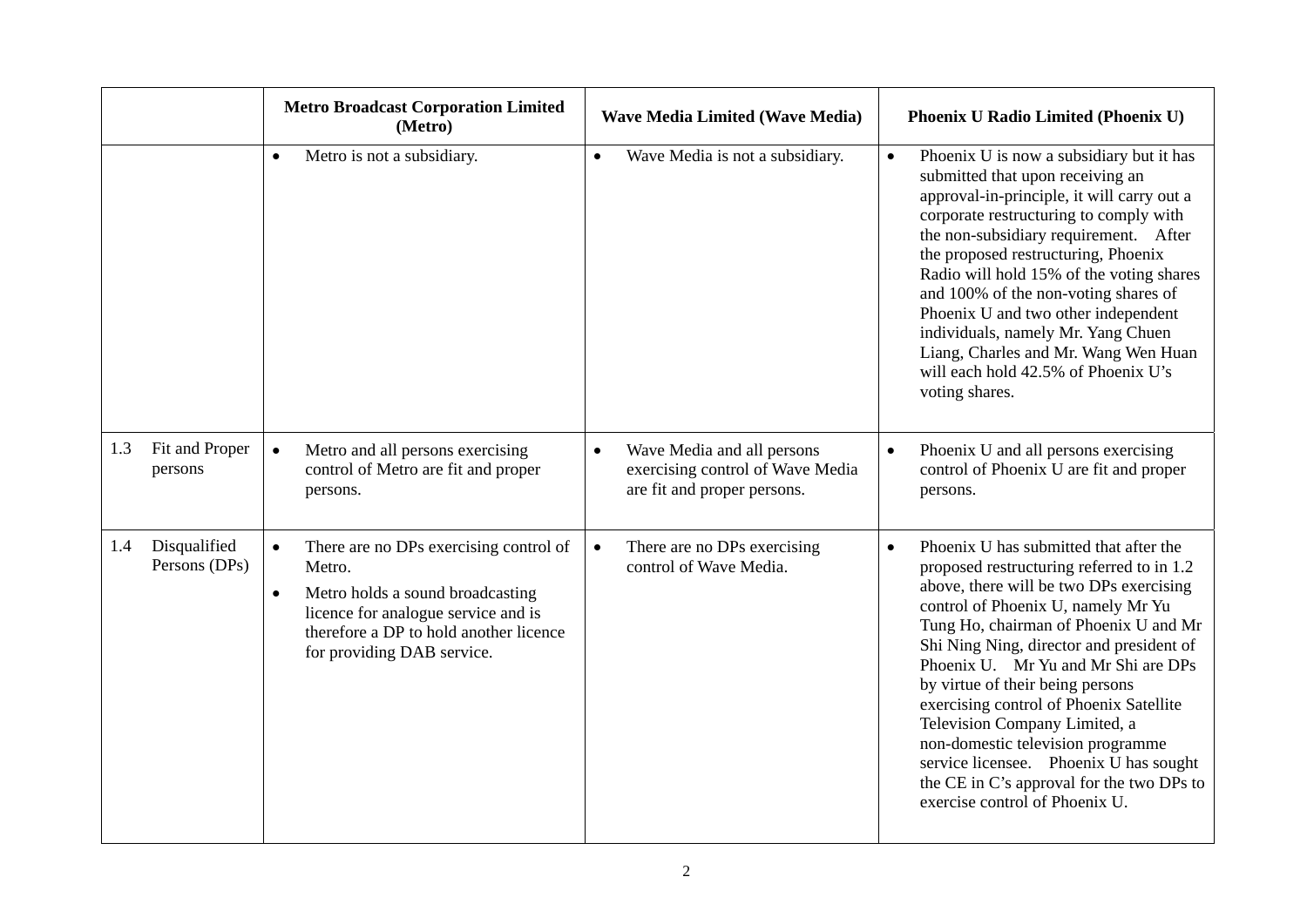|     |                                      | <b>Metro Broadcast Corporation Limited</b><br>(Metro)                                                                                                                                                                                                                                                                                                                                                                                                                                                                                                                                                                                                                                                                                                                                                     | <b>Wave Media Limited (Wave Media)</b>                                                                                                                                                                                                                                                                                                                                                                                                                                                                                                                                                                                                                    | Phoenix U Radio Limited (Phoenix U)                                                                                                                                                                                                                                                                                                                                                                                                                                                                                                                                                                                                                                                                                                                                    |
|-----|--------------------------------------|-----------------------------------------------------------------------------------------------------------------------------------------------------------------------------------------------------------------------------------------------------------------------------------------------------------------------------------------------------------------------------------------------------------------------------------------------------------------------------------------------------------------------------------------------------------------------------------------------------------------------------------------------------------------------------------------------------------------------------------------------------------------------------------------------------------|-----------------------------------------------------------------------------------------------------------------------------------------------------------------------------------------------------------------------------------------------------------------------------------------------------------------------------------------------------------------------------------------------------------------------------------------------------------------------------------------------------------------------------------------------------------------------------------------------------------------------------------------------------------|------------------------------------------------------------------------------------------------------------------------------------------------------------------------------------------------------------------------------------------------------------------------------------------------------------------------------------------------------------------------------------------------------------------------------------------------------------------------------------------------------------------------------------------------------------------------------------------------------------------------------------------------------------------------------------------------------------------------------------------------------------------------|
| 1.5 | Unqualified<br>Persons (UPs)         | There are no UPs holding voting shares<br>$\bullet$<br>of Metro.                                                                                                                                                                                                                                                                                                                                                                                                                                                                                                                                                                                                                                                                                                                                          | There are no UPs holding voting<br>$\bullet$<br>shares of Wave Media.                                                                                                                                                                                                                                                                                                                                                                                                                                                                                                                                                                                     | There will be no UPs holding voting<br>$\bullet$<br>shares of Phoenix U.                                                                                                                                                                                                                                                                                                                                                                                                                                                                                                                                                                                                                                                                                               |
| 2.  | Programming                          |                                                                                                                                                                                                                                                                                                                                                                                                                                                                                                                                                                                                                                                                                                                                                                                                           |                                                                                                                                                                                                                                                                                                                                                                                                                                                                                                                                                                                                                                                           |                                                                                                                                                                                                                                                                                                                                                                                                                                                                                                                                                                                                                                                                                                                                                                        |
| 2.1 | Proposed<br>Channels and<br>language | Metro plans to provide three DAB<br>$\bullet$<br>$channels -$<br>(a) Metro DAB Channel 1<br>The channel aims to provide for<br>consumers of financial news and<br>information. The programmes will<br>be in Cantonese as well as<br>Putonghua. The programmes will<br>be self-produced primarily.<br>(b) Metro DAB Channel 2<br>A channel providing music of<br>different genres. The language of<br>broadcast is Cantonese, and<br>Putonghua will be used in selected<br>programmes. The programmes<br>will be self-produced primarily.<br>(c) Metro DAB Channel 3<br>A lifestyle oriented channel<br>addressing aspects of education,<br>lifestyles, smart spending and<br>harmonious society (ethnic<br>groups). The language for the<br>channel is Cantonese. The<br>programmes will be self-produced | Wave Media plans to provide no<br>$\bullet$<br>less than seven DAB channels -<br>(a) 1st Stage-<br>- Talk Radio<br>1 channel mainly in<br>Cantonese and 100% locally<br>produced.<br><b>Ethnic Minorities Channel</b><br>1 Channel mainly in English,<br>Filipino and Indonesian and<br>94% locally produced.<br>- 24-hour Music Channel<br>Not less than 2 Channels<br>mainly in Chinese and<br>English and 100% locally<br>produced.<br>(b) 2nd Stage (Broadcast within 12<br>months of initial launch)<br>- 24-hour News & Market<br><b>Update Channel</b><br>1 channel mainly in<br>Cantonese and 100% locally<br>produced.<br>- Leisure Life Channel | Phoenix U plans to provide three DAB<br>$\bullet$<br>$channels -$<br>(a) Phoenix Special U Radio(鳳凰精英<br>U Radio)<br>A Putonghua channel on current<br>affairs, economy, finance, history and<br>culture. All programmes will be<br>locally produced.<br>(b) Phoenix Guangdong Hong Kong U<br>Radio(鳳凰粤港通 U Radio)<br>A channel (around 70% Putonghua<br>and 30% Cantonese) providing<br>lifestyle information in Guangdong<br>and Hong Kong. 80% programmes<br>will be locally produced.<br>(c) Phoenix Putonghua & Music U<br>Radio(鳳凰國語及音樂 U Radio)<br>A channel on Putonghua learning and<br>music. Regarding the languages of<br>the music programmes, the<br>proportion will be around 65%<br>Putonghua, 30% Cantonese and 5%<br>English. 80% programmes will be |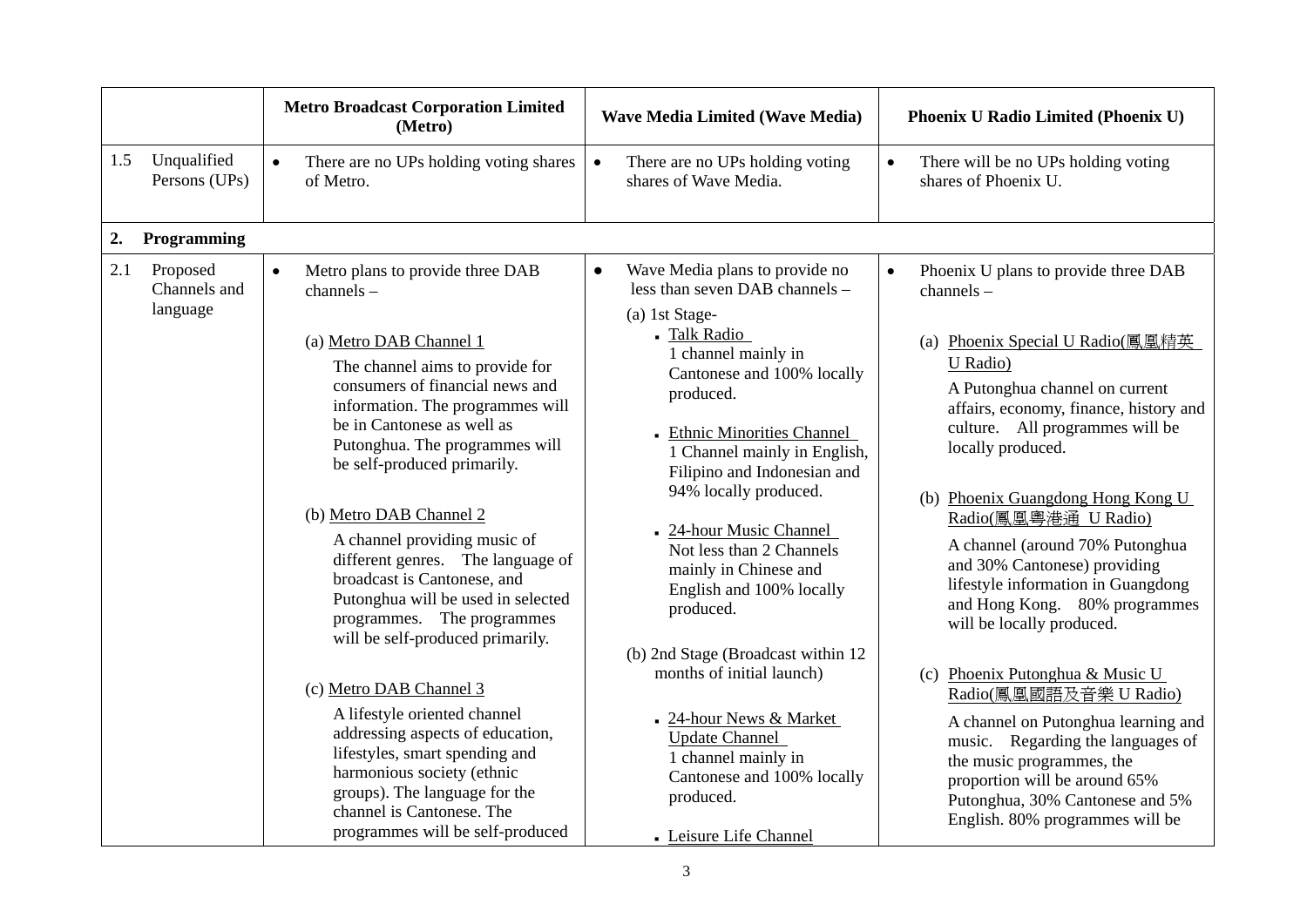|               |                              | <b>Metro Broadcast Corporation Limited</b><br>(Metro)                                                                                                                                                                                                                                                                                          | <b>Wave Media Limited (Wave Media)</b>                                                                                                                                                                                                                                                                                                                                                                                                                                                             | <b>Phoenix U Radio Limited (Phoenix U)</b>                                                                                                                                                                                                                                                                                                                                                       |
|---------------|------------------------------|------------------------------------------------------------------------------------------------------------------------------------------------------------------------------------------------------------------------------------------------------------------------------------------------------------------------------------------------|----------------------------------------------------------------------------------------------------------------------------------------------------------------------------------------------------------------------------------------------------------------------------------------------------------------------------------------------------------------------------------------------------------------------------------------------------------------------------------------------------|--------------------------------------------------------------------------------------------------------------------------------------------------------------------------------------------------------------------------------------------------------------------------------------------------------------------------------------------------------------------------------------------------|
|               |                              | primarily.                                                                                                                                                                                                                                                                                                                                     | 1 Channel mainly in<br>Cantonese and 100% locally<br>produced.<br>- Community Service Channel<br>1 Channel mainly in<br>Cantonese and 100% locally<br>produced.                                                                                                                                                                                                                                                                                                                                    | locally produced.                                                                                                                                                                                                                                                                                                                                                                                |
| $2.2^{\circ}$ | Proposed date<br>of launch   | Subject to readiness of the FM hilltop<br>$\bullet$<br>sites and appropriate arrangement for<br>sharing of infrastructure, Metro plans<br>to launch Metro DAB Channel 1 within<br>six to nine months after grant of<br>licence and provide DAB Channel 2<br>and DAB Channel 3 respectively 12<br>months and 24 months after initial<br>launch. | Subject to the timely installation of<br>$\bullet$<br>the transmission equipment, Wave<br>Media targets to launch DAB<br>service (comprising a Talk Radio<br>channel, an Ethnic Minorities<br>channel and five music channels)<br>within ten months after grant of<br>licence.<br>Within 12 months after initial<br>$\bullet$<br>launch, three of the music channels<br>will be turned into the 24-hour<br>News & Market Update channel,<br>the Leisure Life channel and the<br>Community channel. | Subject to the timely construction of<br>transmission stations, Phoenix U plans to<br>launch the first channel (Phoenix Special<br>U Radio) six months after a licence is<br>granted. The second channel (Phoenix<br>Guangdong Hong Kong U Radio) and<br>third channel (Phoenix Putonghua &<br>Music U Radio) will be launched<br>respectively six months and 12 months<br>after initial launch. |
| 2.3           | Broadcasting<br>Hours        | 24 hours daily broadcasting.<br>$\bullet$                                                                                                                                                                                                                                                                                                      | 24 hours daily broadcasting.<br>$\bullet$                                                                                                                                                                                                                                                                                                                                                                                                                                                          | 24 hours daily broadcasting.<br>$\bullet$                                                                                                                                                                                                                                                                                                                                                        |
| 3.            | <b>Financial Information</b> |                                                                                                                                                                                                                                                                                                                                                |                                                                                                                                                                                                                                                                                                                                                                                                                                                                                                    |                                                                                                                                                                                                                                                                                                                                                                                                  |
| 3.1           | Proposed<br>Investment       | The estimated investment in the initial<br>$\bullet$<br>six years for launch of DAB services is                                                                                                                                                                                                                                                | The estimated investment in the<br>$\bullet$<br>initial six years for the launch of                                                                                                                                                                                                                                                                                                                                                                                                                | Phoenix U projects to incur an<br>$\bullet$<br>accumulative expenditure of \$203                                                                                                                                                                                                                                                                                                                 |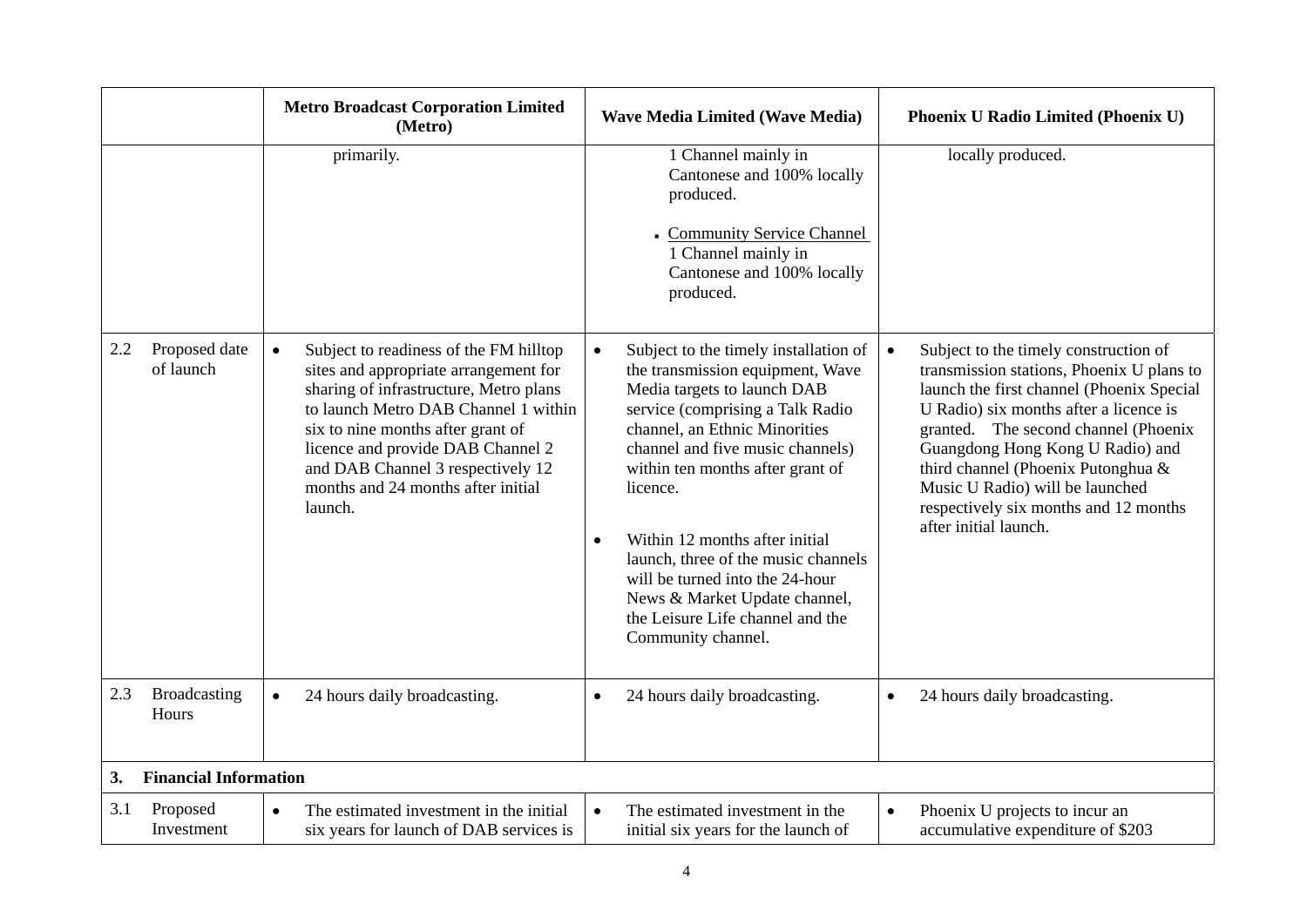|     |                                                | <b>Metro Broadcast Corporation Limited</b><br>(Metro)                                                                                                                                                                                                                                  | <b>Wave Media Limited (Wave Media)</b>                                                                                                                                                             | Phoenix U Radio Limited (Phoenix U)                                                                                                              |  |
|-----|------------------------------------------------|----------------------------------------------------------------------------------------------------------------------------------------------------------------------------------------------------------------------------------------------------------------------------------------|----------------------------------------------------------------------------------------------------------------------------------------------------------------------------------------------------|--------------------------------------------------------------------------------------------------------------------------------------------------|--|
|     |                                                | \$134.2 million, comprising capital<br>investment of HK\$20.7 million and<br>operating expenses of HK\$113.5<br>million.                                                                                                                                                               | DAB service is HK\$620 million,<br>comprising capital investment of<br>HK\$78 million and operating<br>expenses of HK\$542 million.                                                                | million for the first six years, comprising<br>capital investment of HK\$13 million and<br>operating expenses of HK\$190 million.                |  |
| 3.2 | Financial<br>Capability                        | The shareholders of Metro will provide<br>$\bullet$<br>sufficient financial resources to support<br>its launch of DAB services.                                                                                                                                                        | The sum of \$140 million<br>Shareholders' loan <sup>2</sup> will fund all of<br>the financial requirements.                                                                                        | The Phoenix group will provide full<br>financial support to Phoenix U.                                                                           |  |
| 4.  | <b>Technical and transmission arrangements</b> |                                                                                                                                                                                                                                                                                        |                                                                                                                                                                                                    |                                                                                                                                                  |  |
| 4.1 | <b>DAB</b> Standard                            | $DAB+$<br>$\bullet$                                                                                                                                                                                                                                                                    | $DAB+$<br>$\bullet$                                                                                                                                                                                | $DAB+$<br>$\bullet$                                                                                                                              |  |
| 4.2 | Transmission<br>and coverage                   | Metro proposes to co-locate DAB<br>$\bullet$<br>transmitters with the existing seven FM<br>hilltop sites.                                                                                                                                                                              | DAB transmitters will be<br>$\bullet$<br>co-located with the existing FM<br>transmission stations.                                                                                                 | Phoenix U proposes to provide<br>territory-wide coverage.                                                                                        |  |
|     |                                                | Initial coverage is provided by the<br>$\bullet$<br>transmission from Mount Gough which<br>serves mainly the urban area of<br>Kowloon and Hong Kong Island.<br>Territory-wide coverage can be<br>provided with the completion of the<br>other six hilltop sites within three<br>years. | Full (~90%) coverage can be<br>$\bullet$<br>achieved on service launch if no<br>construction work is required in all<br>hilltop sites, and all equipment and<br>installation are in place on time. | The transmission stations will be located<br>at the hilltop sites. Phoenix U plans to<br>hire the DAB network constructed by<br>other operators. |  |
|     |                                                | Metro requests the setup of a working<br>$\bullet$<br>DAB committee led by the<br>Government to address issues on                                                                                                                                                                      |                                                                                                                                                                                                    |                                                                                                                                                  |  |

<sup>&</sup>lt;sup>2</sup> Wave Media submits that Class 'A' shareholders have agreed to provide a total shareholders' loan of \$105 million. It is planned that the aggregate amount of shareholders' loan to be provided by Class 'B' shareholders could amount to \$35 million.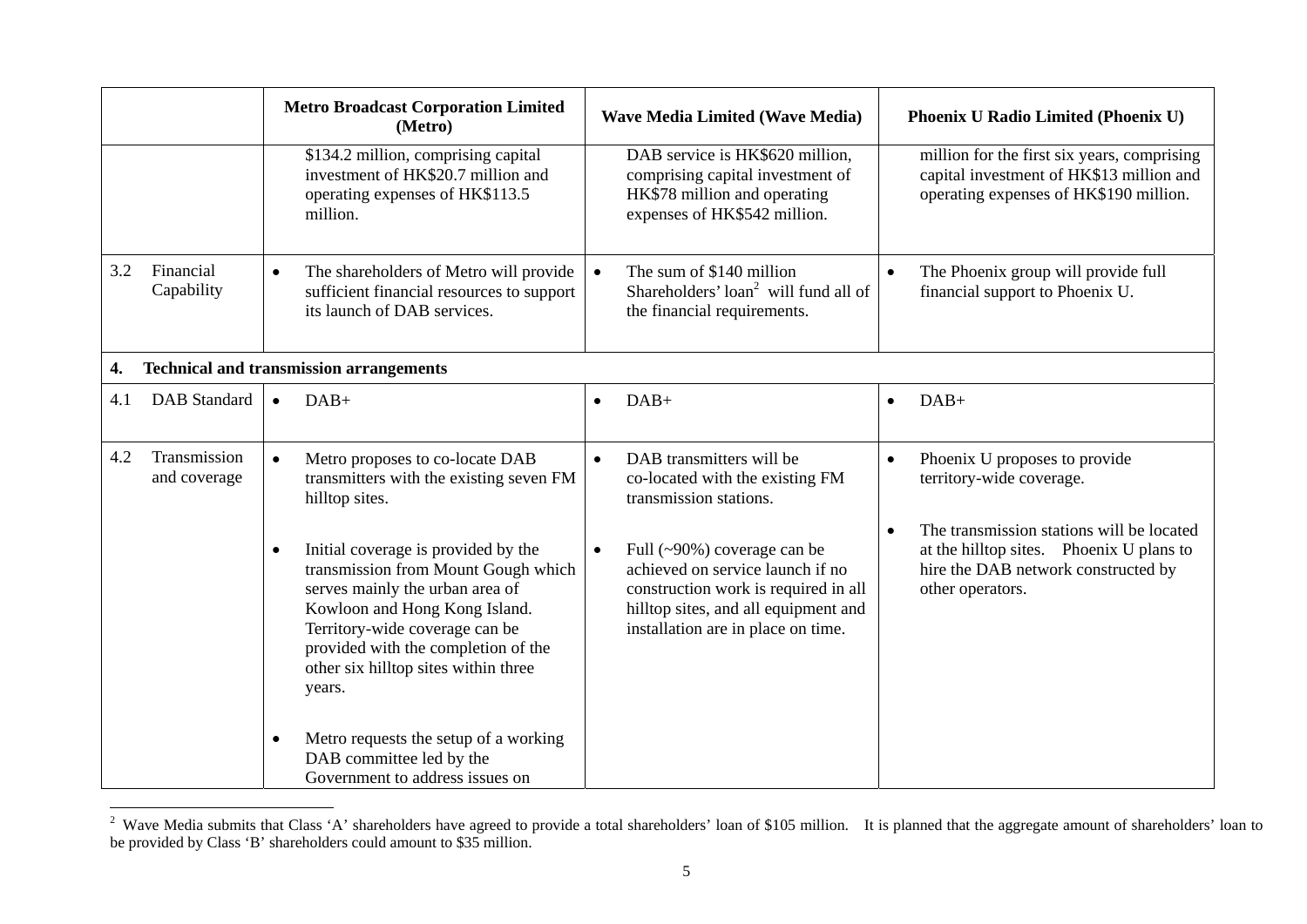|                                                                   | <b>Metro Broadcast Corporation Limited</b><br>(Metro)                                                                                                                                                                                                                                                | <b>Wave Media Limited (Wave Media)</b>                                      | <b>Phoenix U Radio Limited (Phoenix U)</b> |
|-------------------------------------------------------------------|------------------------------------------------------------------------------------------------------------------------------------------------------------------------------------------------------------------------------------------------------------------------------------------------------|-----------------------------------------------------------------------------|--------------------------------------------|
|                                                                   | sharing of transmission facilities,<br>prepare detailed coverage planning,<br>define details of DAB standard, define<br>a practical time table for all<br>broadcasters to follow, determine the<br>choice of transmission equipment and<br>construction method and evaluate<br>environmental impact. |                                                                             |                                            |
| 5. Preferred<br>Period of<br><b>Validity of</b><br><b>Licence</b> | Metro prefers a licence period of 12<br>years in respect of the provision of<br>DAB service.                                                                                                                                                                                                         | Wave Media expects the validity of<br>$\bullet$<br>the licence is 12 years. | 12 years.                                  |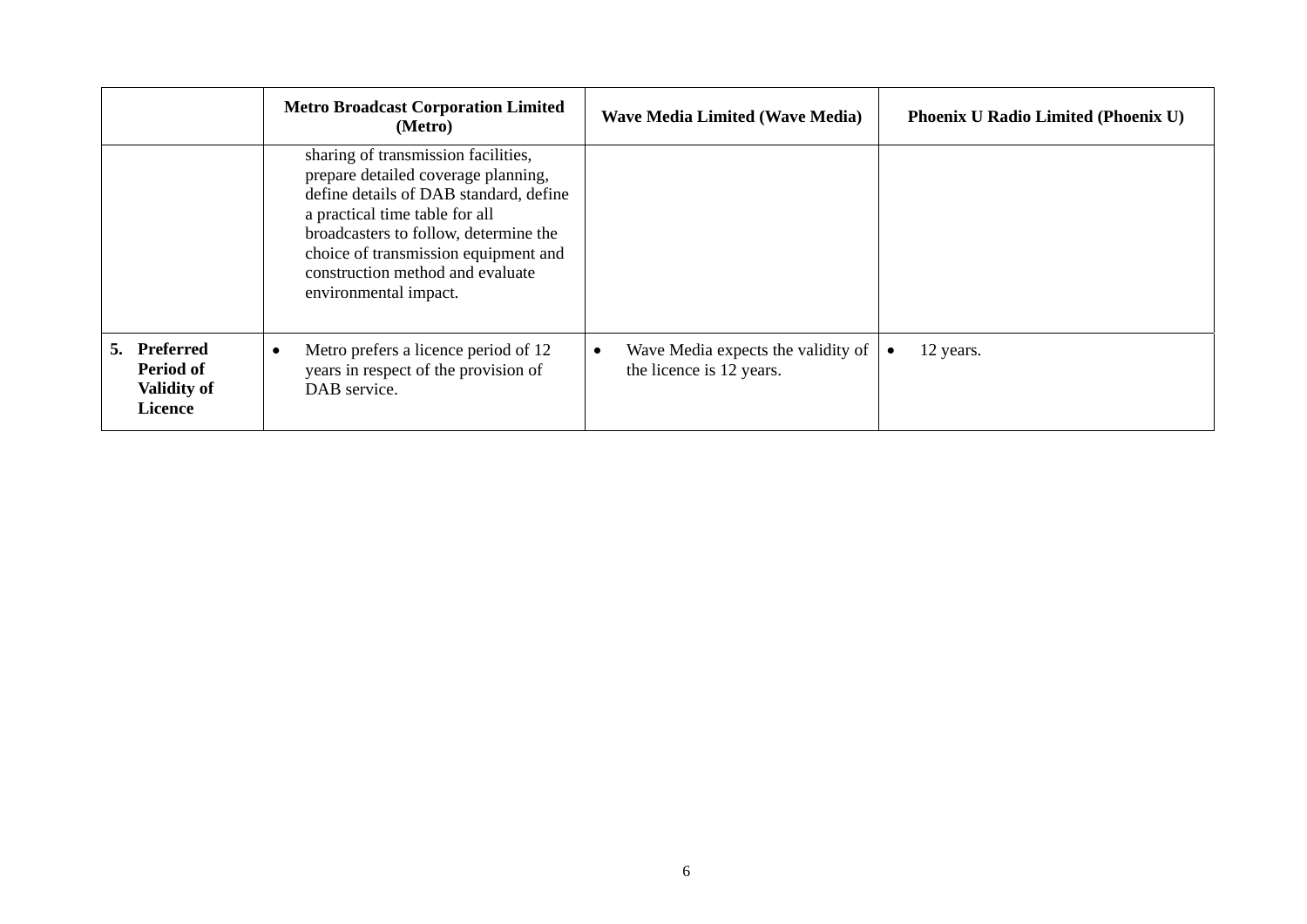### **Extracts from the Telecommunications Ordinance (Cap. 106)**

## **PART IIIA SOUND BROADCASTING LICENCES**

#### **13B. Application for licence**

 (1) Any corporation complying with section 13F may apply to the Broadcasting Authority in such form as the Broadcasting Authority may determine, for a licence to establish and maintain a broadcasting service. (Amended 3 of 2010 s. 2)

 (2) An application made under subsection (1) may be entertained only if the Broadcasting Authority, after consulting the Telecommunications Authority, is satisfied that-

- (a) the frequency in the radio spectrum that the applicant proposes to use is available as at the date of the application; and
- (b) that frequency is suitable for use in providing the proposed broadcasting service. (Added 3 of 2010 s. 2)

 (3) If the Broadcasting Authority is not satisfied as to any of the matters specified in subsection (2)(a) and (b), it must inform the applicant in writing of this fact. (Added 3 of 2010 s. 2)

### **13C. Grant of licence**

 (1) If, in relation to an application made under section 13B, the Broadcasting Authority is satisfied as to the matters specified in section 13B(2), it must consider the application and make recommendations thereon to the Governor in Council. (Amended 3 of 2010 s. 3)

 (2) Having considered the recommendations made under subsection (1) in respect of an application for a licence to establish and maintain a broadcasting service, the Governor in Council may grant a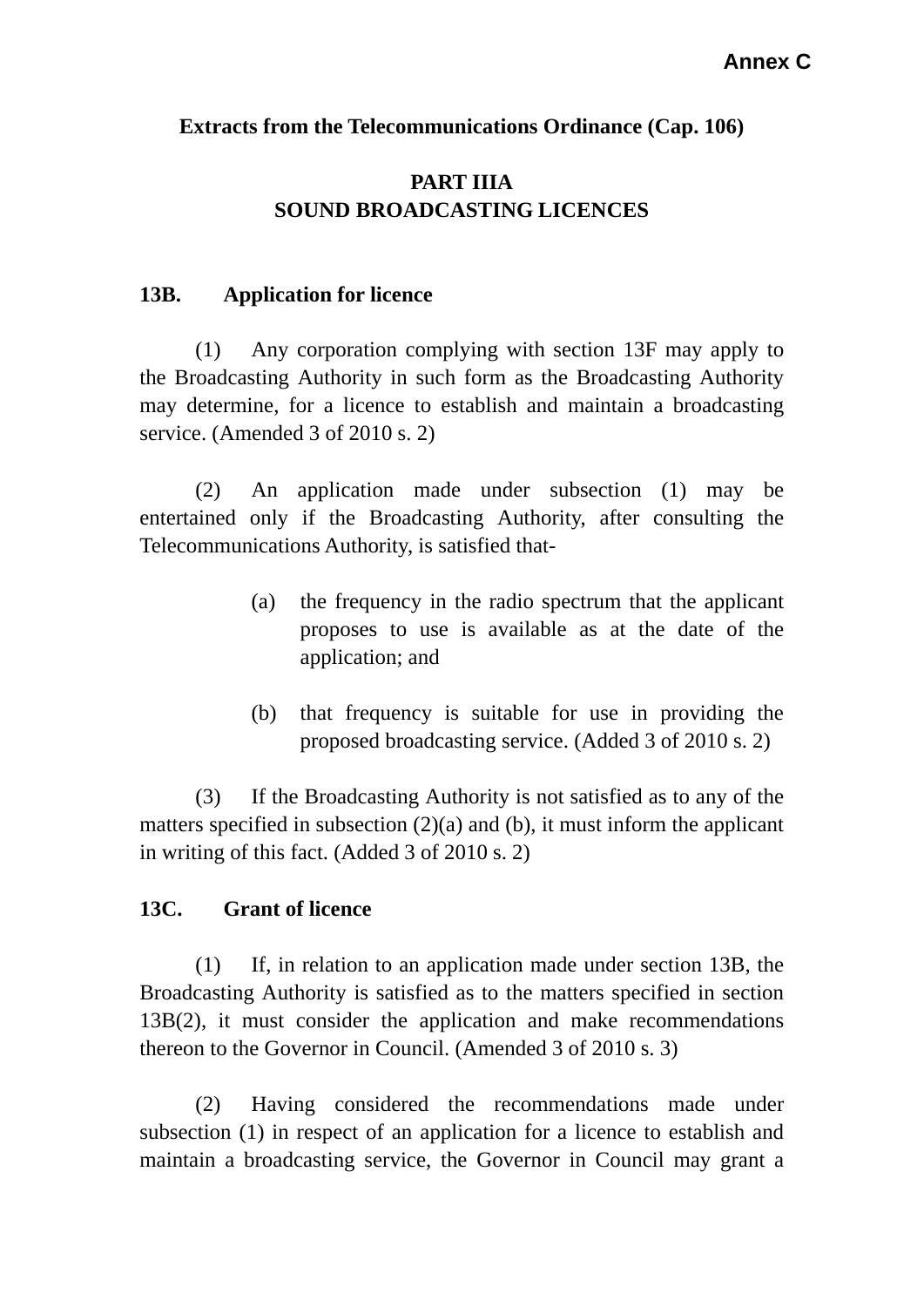licence to the applicant and such licence shall, without prejudice to this Ordinance or the Broadcasting Authority Ordinance (Cap 391), be subject to the payment of such fee, royalty or other charge whatsoever, whether annual or otherwise, and to such terms and conditions as the Governor in Council may specify in the licence.

 (3) Without prejudice to the generality of subsection (2), a licence may include-

- (a) (Repealed 62 of 1996 s. 2)
- (b) a condition that the Broadcasting Authority may suspend the licence.

 (4) In exercising the discretion whether to grant a licence under subsection (2), the Chief Executive in Council must have regard to the following matters-

- (a) whether the applicant and all persons exercising control of the applicant are fit and proper persons;
- (b) the opinion of the public;
- (c) the applicant's financial soundness and ability to maintain, throughout the period for which the licence would be in force, the proposed broadcasting service;
- (d) whether the applicant has the necessary technical expertise and the relevant managerial skill to operate the proposed broadcasting service;
- (e) the variety, quantity and quality of programmes to be provided;
- (f) the quality and technical viability of the proposed broadcasting service;
- (g) the speed of service roll-out;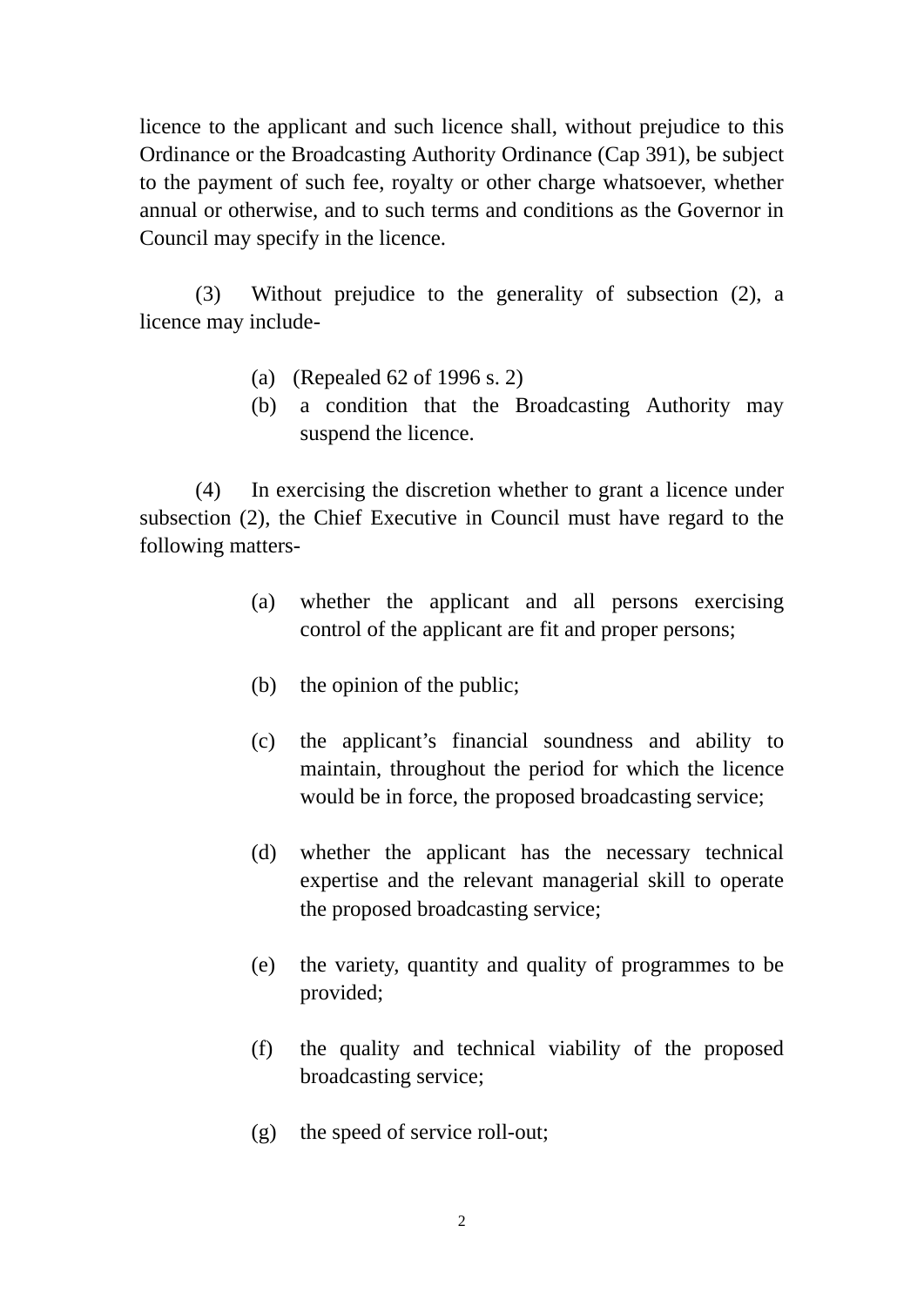- (h) where any construction work is to be carried out, the extent of any inconvenience that may be caused to the public by the work;
- (i) the benefits to the local broadcasting industry, the audience and the community as a whole;
- (j) the applicant's proposed arrangements to ensure compliance with the provisions of this Ordinance, any other applicable law and the terms and conditions that may be specified in the licence;
- (k) any other matter prescribed under subsection (6). (Added 3 of 2010 s. 3)

 (5) In determining whether a person is a fit and proper person for the purposes of subsection  $(4)(a)$ , account must be taken of-

- (a) the business record of the person;
- (b) the record of the person in situations requiring trust and candour;
- (c) the criminal record in Hong Kong of the person in respect of offences under the laws of Hong Kong involving bribery, false accounting, corruption or dishonesty; and
- (d) the criminal record in places outside Hong Kong of the person in respect of conduct that, if done in Hong Kong, would constitute or form part of the criminal record in Hong Kong of the person as mentioned in paragraph (c). (Added 3 of 2010 s. 3)

 (6) The Chief Executive in Council may, by order published in the Gazette, prescribe additional matters to which the Chief Executive in Council must have regard in exercising the discretion whether to grant a licence under subsection (2). (Added 3 of 2010 s. 3)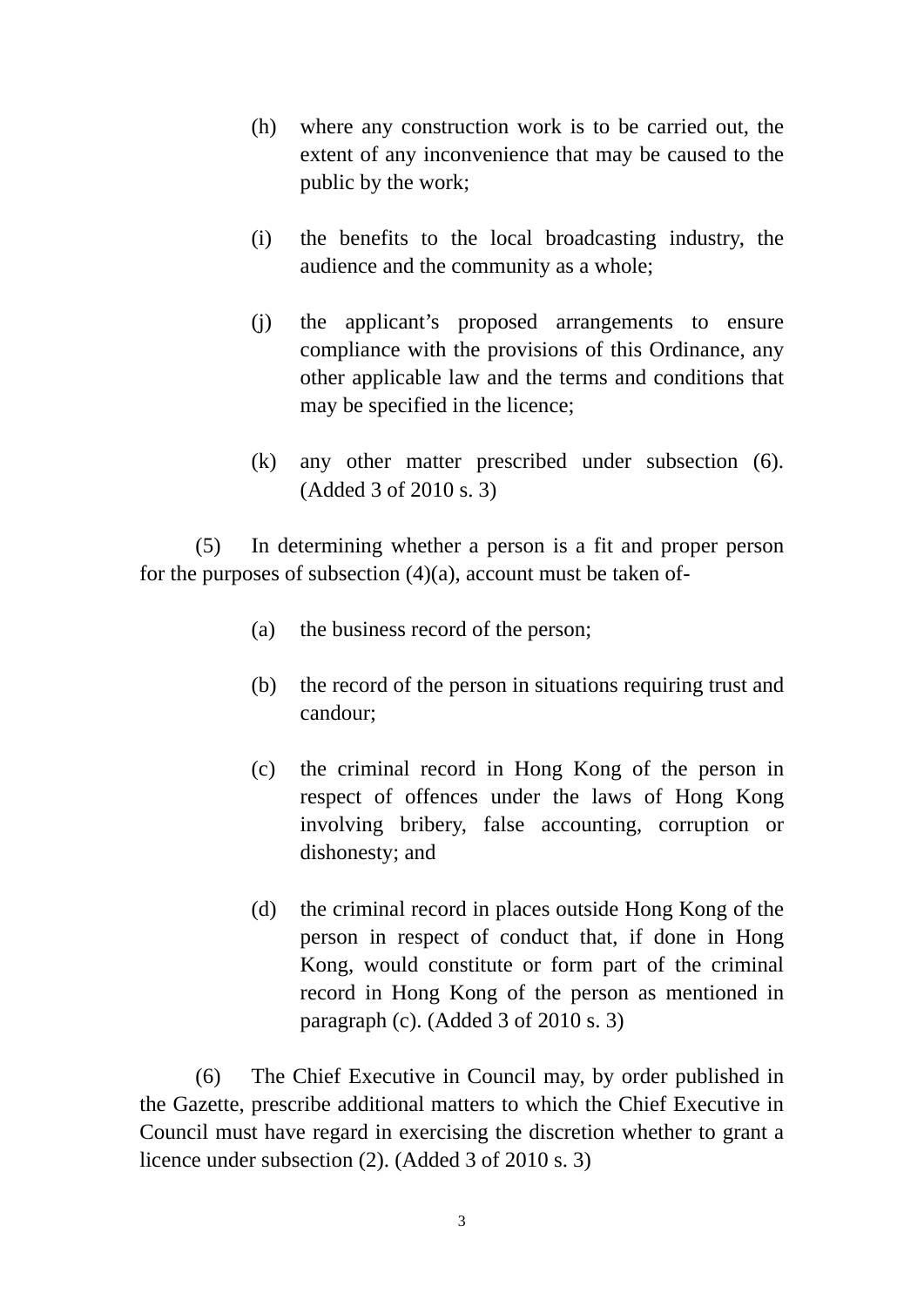#### **13CA. Broadcasting Authority may issue guidelines**

 (1) The Broadcasting Authority may issue and publish by notice in the Gazette, for the guidance of corporations seeking to become licensees, guidelines not inconsistent with this Part, indicating the manner in which it proposes to perform its functions under sections 13B(2) and 13C(1), including the criteria for making recommendations and other relevant matters it proposes to consider.

 (2) The Broadcasting Authority must consult the Telecommunications Authority before issuing a guideline under this section relating to technical standards that corporations seeking to become licensees should meet.

(Added 3 of 2010 s. 4)

…

## **13F. Competence of licensees**

A licence may be granted to or held only by a corporation that is-

- (a) a company formed and registered in Hong Kong under the Companies Ordinance (Cap 32);
- (b) not a subsidiary;
- (c) empowered under its memorandum of association to comply fully with the provisions of this Ordinance and the terms and conditions of its licence.

### **13G. Disqualified persons**

 (1) Subject to subsection (2) and section 13H(2)(b), no disqualified person, other than a person in respect of whom the reason for his being a disqualified person was disclosed in the application for a licence, shall exercise control of a corporation that is a licensee.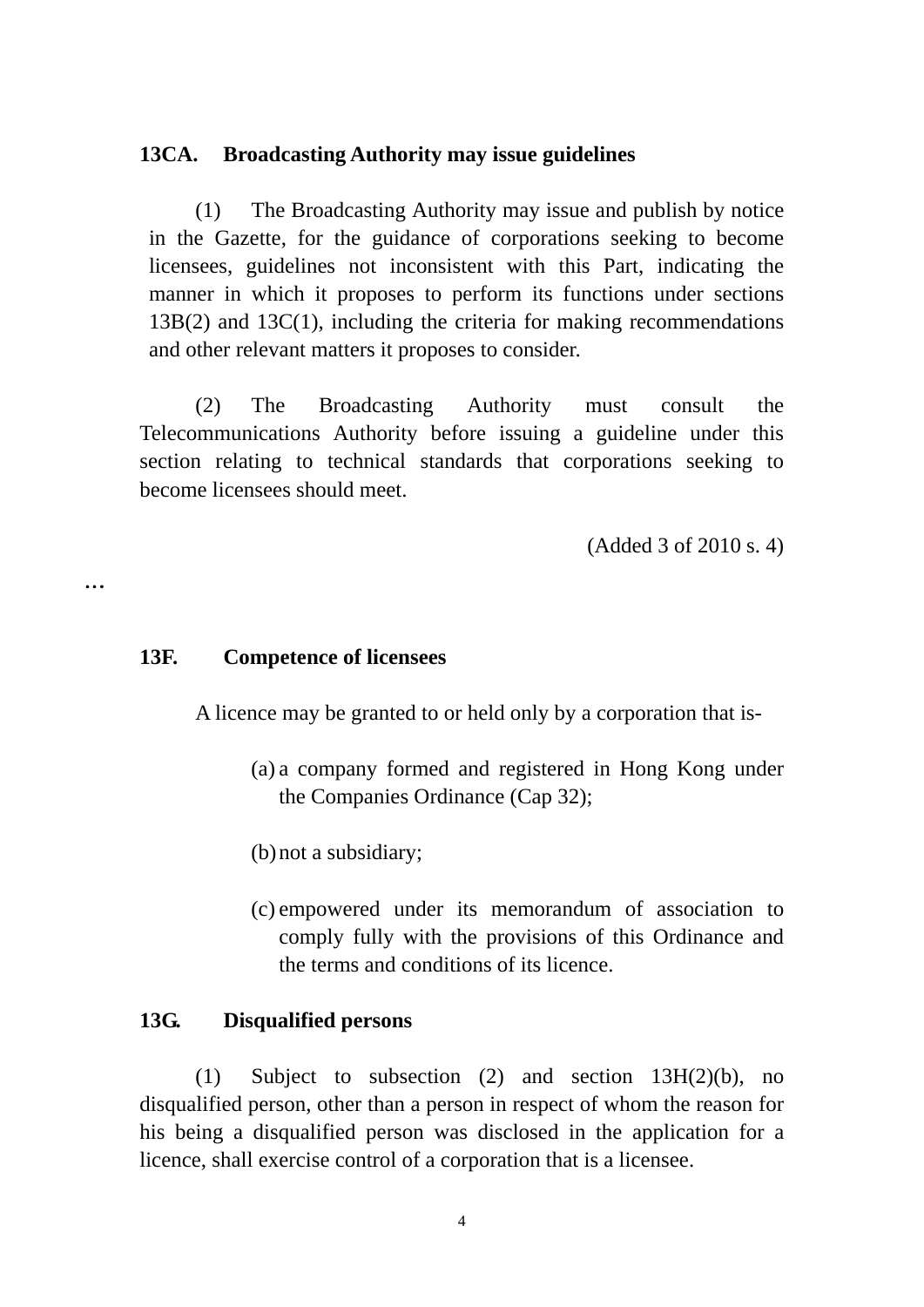(2) Notwithstanding subsection (1), the Governor in Council may grant a licence to a corporation-

- (a) that is a disqualified person;
- (b) in respect of which a disqualified person exercises control; or
- (c) that is a disqualified person and in respect of which a disqualified person exercises control,

and the licence may contain such conditions relating to the disqualified person and to the control exercised by him as the Governor in Council may impose under section 13C.

### **13H. Increase of control by disqualified persons**

 (1) Subject to subsection (2), no disqualified person who exercises control of a corporation that is a licensee shall augment the basis of such control-

- (a) by augmenting the percentage of voting shares in the corporation which he holds as the beneficial owner thereof; or
- (b) by a change of the office held by him in the corporation.

 (2) On the application of a licensee that is a corporation the Governor in Council may, if he is satisfied that the public interest so requires, permit-

- (a) the licensee to augment the basis of the control of the corporation exercised by a disqualified person; or
- (b) the licensee to enable a disqualified person to exercise control of the corporation.

#### **13I. Unqualified persons**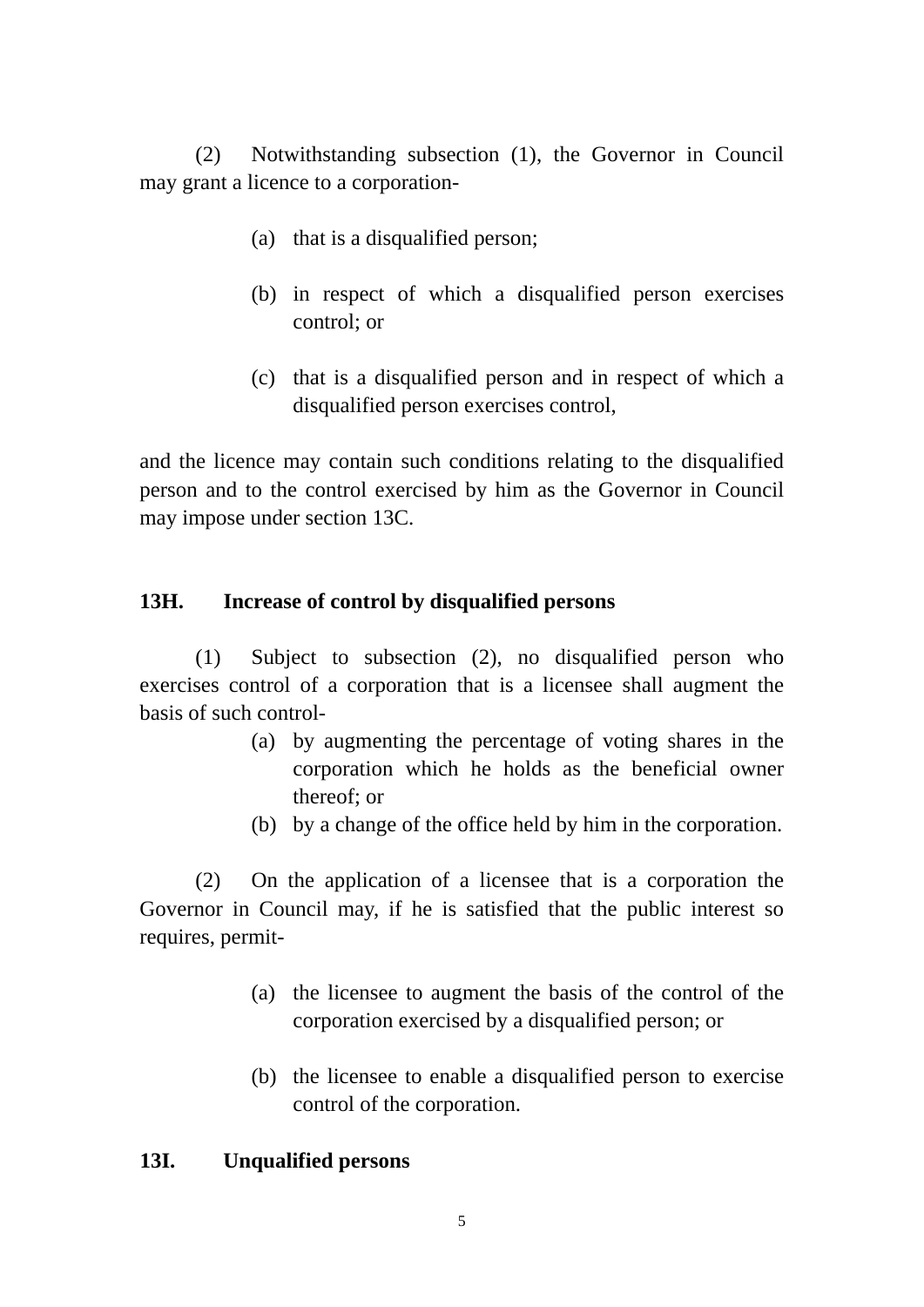- (1) The aggregate of the voting shares in a licensee to or in which unqualified persons have, directly or indirectly, any right, title or interest, shall not at any time exceed 49% of the total number of voting shares in the licensee.
- (2) Subsection (1) applies to voting shares in a licensee where the voting rights carried by such shares are for the time being exercisable as regards any question or other matter whatsoever which may be determined by a poll at general meetings of the licensee.
- (3) For the purposes of this section a person shall be an "unqualified person" (不合資格的人) unless-
	- (a) he is a person who is for the time being ordinarily resident in Hong Kong and has at any time been resident for a continuous period of not less than 7 years; or
	- (b) that person is a company that is ordinarily resident in Hong Kong.
- (4) For the purposes of this section, a corporation established or incorporated by Ordinance shall be regarded as being a company that is ordinarily resident in Hong Kong if (but only if) for the time being-
	- (a) every person who takes an active part in the management of the corporation, or if there are more than 2 such persons each of a majority of those persons, is for the time being ordinarily resident in Hong Kong and has at any time been resident for a continuous period of not less than 7 years; and
	- (b) the management of the corporation is bona fide exercised in Hong Kong.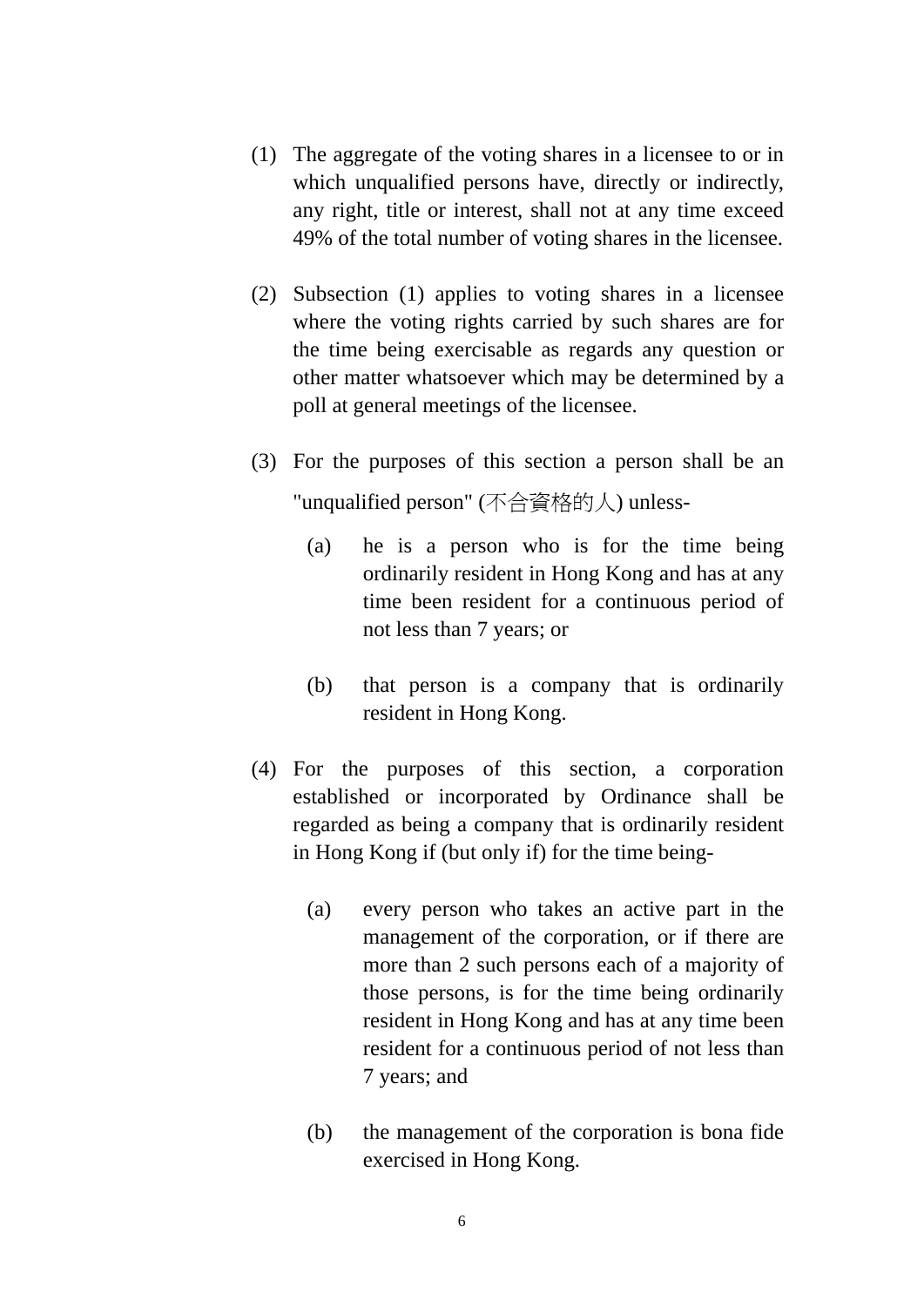(5) For the purposes of this section, where any one or more of 2 or more persons having a joint right, title or interest to or in voting shares is or are unqualified persons, then the unqualified person or persons shall be regarded as having the entire right, title or interest to the exclusion of any other person.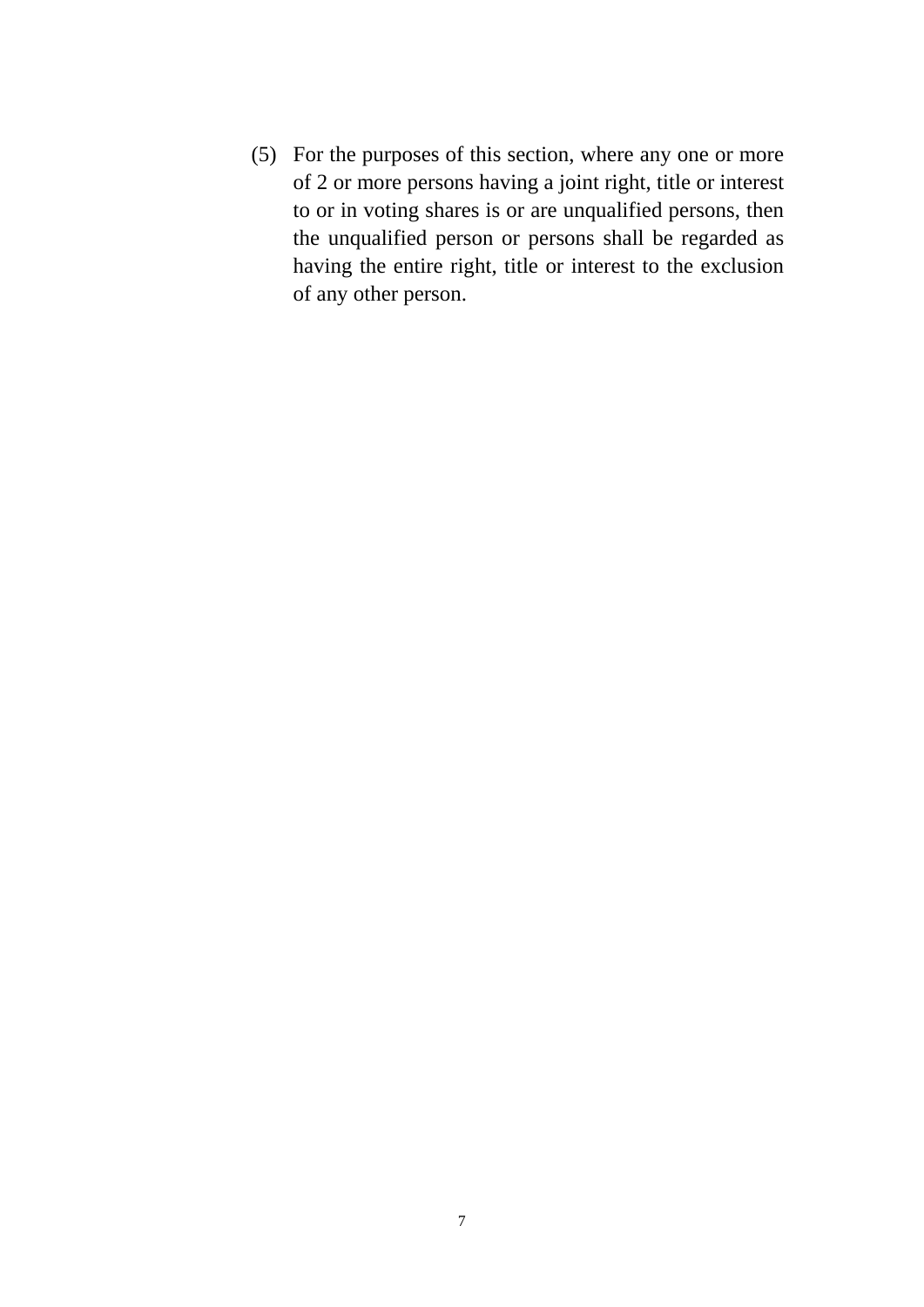## **ECONOMIC IMPLICATIONS**

The introduction of new players will increase competition in the sound broadcasting market and enhance the development of the industry. The associated increase in capital investment and activities will help the industry to develop new broadcasting technology and nurture more broadcasting talents. The community will benefit from a wider choice of higher quality programmes as well as better services.

## **FINANCIAL AND CIVIL SERVICE IMPLICATIONS**

2. The new licensees will have to pay an annual licence fee calculated on a full-cost recovery basis. It is subject to the number of channels in operation and an annual adjustment based on the index of Government consumption expenditure. A costing exercise is being conducted and the exact licence fee will be set out in the licence. For reference, the two incumbent licensees each operates three analogue channels and currently pays an annual licence fee of \$3.55 million. The estimated capital investment for the DAB transmitting facilities amounts to approximately \$40 million which will be shared among the commercial DAB licensees and RTHK.

3. There will be additional workload arising from the administration of the new licences and handling of relevant complaints. Such workload will be absorbed by the Office of the Telecommunications Authority and the Television and Entertainment Licensing Authority.

### **SUSTAINABILITY IMPLICATIONS**

4. The proposal will bring about positive gain to the broadcasting industry of Hong Kong by promoting competition and increasing the programme choices of the audience. It is conducive to the sustainability principle of achieving a competitive and prosperous market-based economy to meet the aspirations of the public.

### **ENVIRONMENTAL IMPLICATIONS**

5. The transmitters of new DAB networks will be co-located at the existing FM hilltop transmission stations. Civil engineering works at these hilltop sites will be of a small-scale and confined within the site boundary of existing FM infrastructure. Nevertheless, these activities may pose some potential impacts to the environment (such as construction waste) and the licensees shall follow the relevant statutory requirements including those under the Environmental Impact Assessment Ordinance (Cap. 499).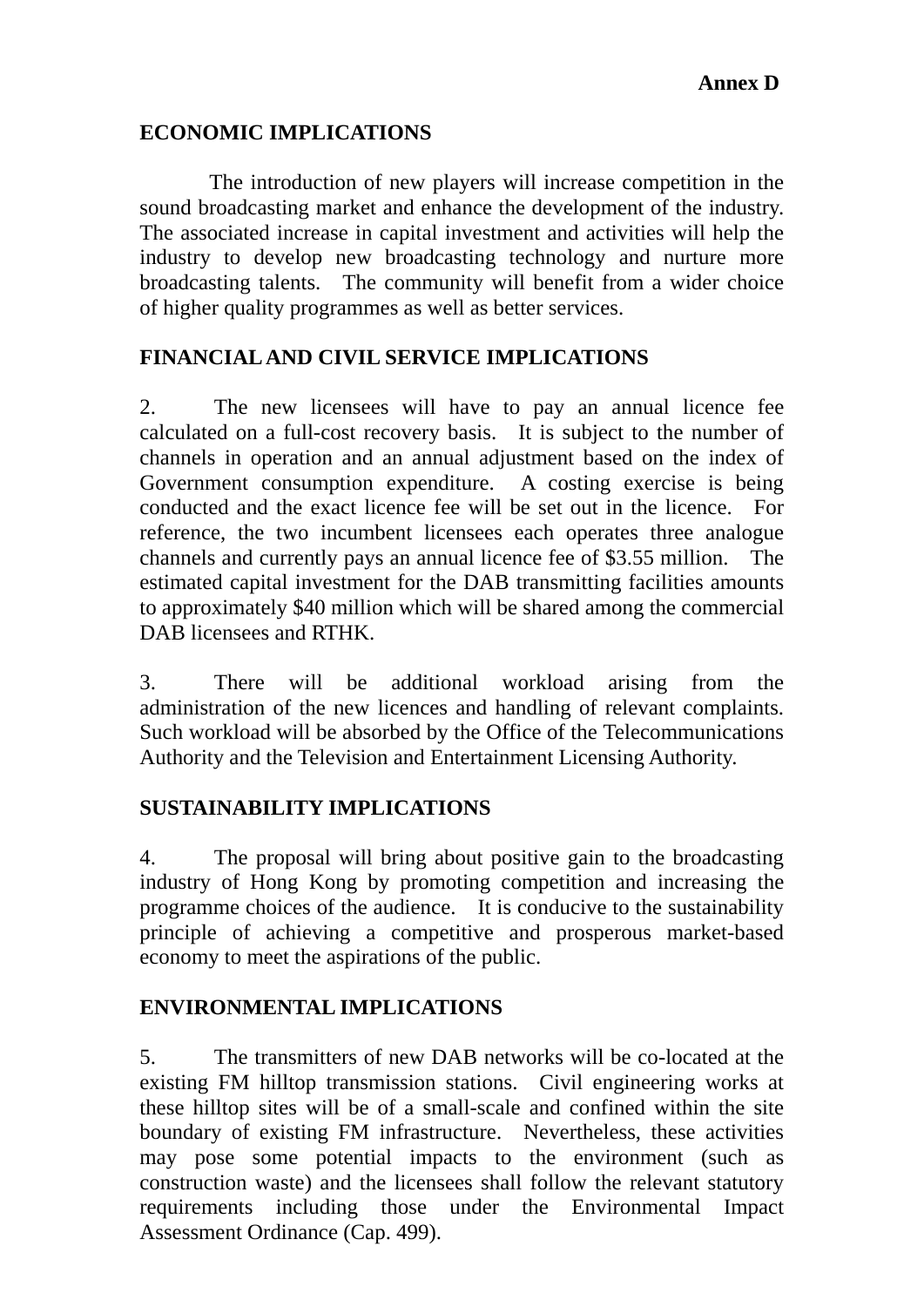# **Summary of Public Views on Digital Audio Broadcasting Licence Applications**

 A total of 130 written submissions from 129 individuals and a group were received during the consultation period from 9 July to 30 July 2010. The views collected are summarised as follows-

## **Corporate Requirements**

 The applications should comply with the statutory requirements, including restrictions on cross-media ownership.

### **Programming**

- DAB services should enhance sound quality of music programmes and provide entertainment for Filipinos and Indonesians.
- Frequency capacities should be reserved for the broadcast of BBC World and other foreign radio programmes.
- As an international city, Hong Kong should have a bilingual channel like the former FM Select ("精選 104") about a decade ago.
- DAB service providers should be subject to the existing regulatory framework so as to prevent provision of vulgar programmes and excessive advertisements.
- The Government should encourage production of creative programmes on civic and national education by the new licensees.
- The DAB licensees should be required to provide a certain amount of news and current affairs programmes. The DAB services should broadcast not less than four minutes of news and financial news per hour.
- Programmes should not carry political propaganda. There is also concern that the additional channels might be used as political tools.
- The DAB operators should provide information about the programmes to be broadcast (including the names and broadcasting time) every two hours.
- The DAB channels should broadcast information about typhoon and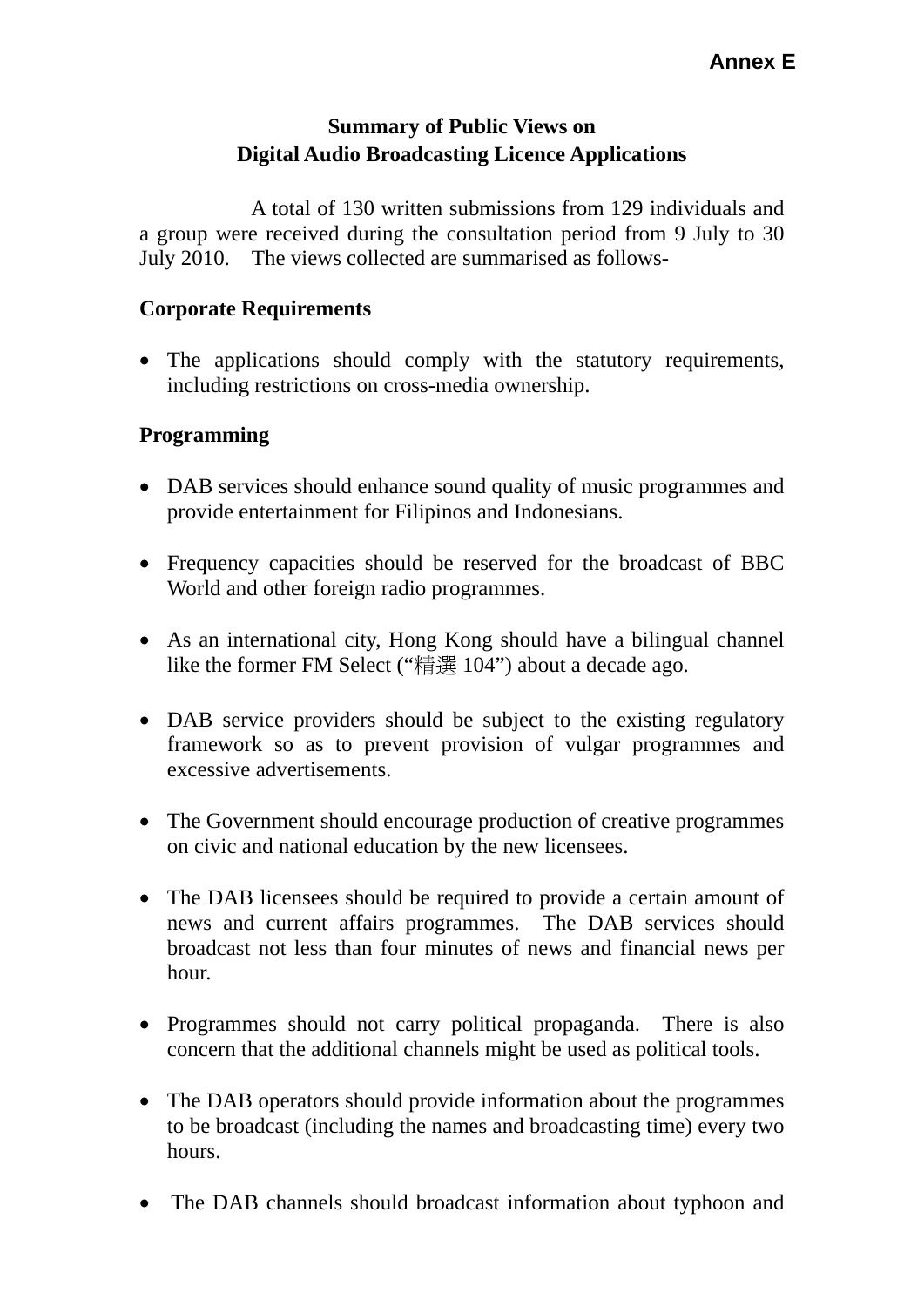other weather warning signals issued by the Hong Kong Observatory.

• The DAB service providers should broadcast road traffic information provided by the Transport Department on New Year's Eve, Lunar New Year and other major festivals.

## **Language**

 While the DAB licensees should provide services mainly in Cantonese since it is the most commonly-used language in Hong Kong, they should also be encouraged to broadcast English and Putonghua programmes.

# **Technical Feasibility and Service Rollout**

- The government and three applicants should sponsor the public to purchase equipment for reception of DAB services.
- There is concern about the price of DAB receivers. The services should be easily received by the audience.
- In addition to audio programmes, the DAB licensees should endeavour to provide value-added services (such as electronic programme guide and lyrics) supported by DAB technology.
- The Government should provide necessary assistance to facilitate construction of DAB transmitters so that the licensees could launch services as soon as possible.
- The applicants should expedite their network rollout to achieve territory-wide coverage.
- The Government should grant a licence only if the applicant is able to provide the proposed service as soon as possible. Moreover, the Government should complete processing of the applications as soon as possible so as to enable early launch of services.

## **Financial Capability**

- There is doubt as to whether the proposed investments are sufficient.
- The Government should consider subsidising new radio stations in providing DAB services.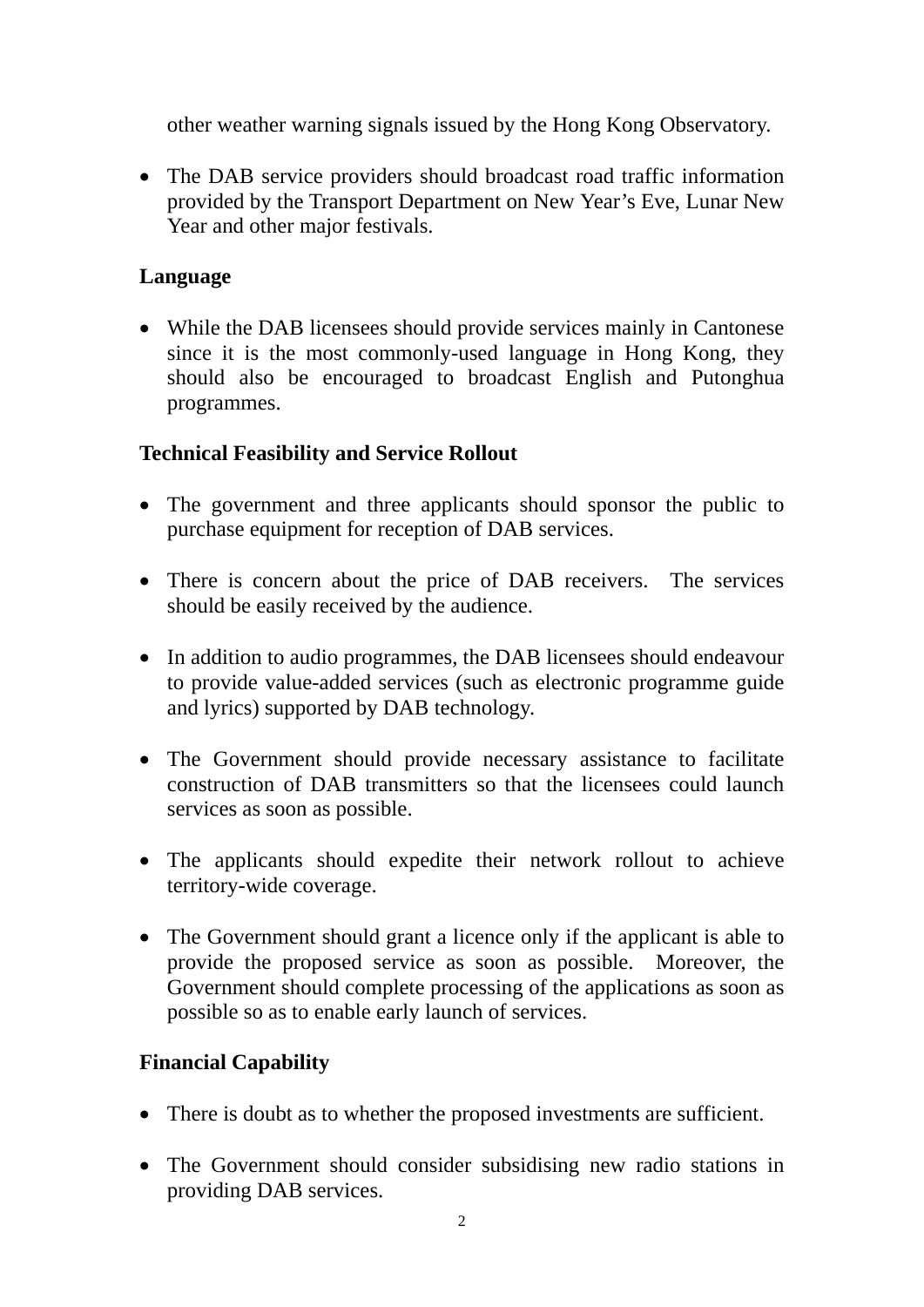# **The DAB Applications**

### Comments on the three applications

 Licences should be granted to all the applicants so as to enhance the quality of broadcasting industry, promote competition and enable the applicants to provide more and better choices to Hong Kong people using a more advanced technology.

## Comments on the application of Metro Broadcast Corporation Limited (Metro)

• 105 respondents support Metro's application and 11 object to it. Their reasons are set out below –

## *Support for the application*

- Metro has the experience, capability and financial resources to provide DAB service.
- The proposed programmes are diversified, of educational value and suitable for the general public.
- Allocation of DAB frequency capacity to Metro would enable Metro to expand its service in addition to its existing AM and FM broadcasting.

### *Objection to the application*

- Metro is an existing broadcaster and its DAB service might not bring more diversity and competition. Metro will not provide 100% new programmes on the DAB channels.
- Metro does not plan to make substantial investment in its DAB service
- Metro should avoid using the term "樂活" to describe the Metro DAB Channel 3 as this might create an impression that the Channel promotes hedonism and consumerism.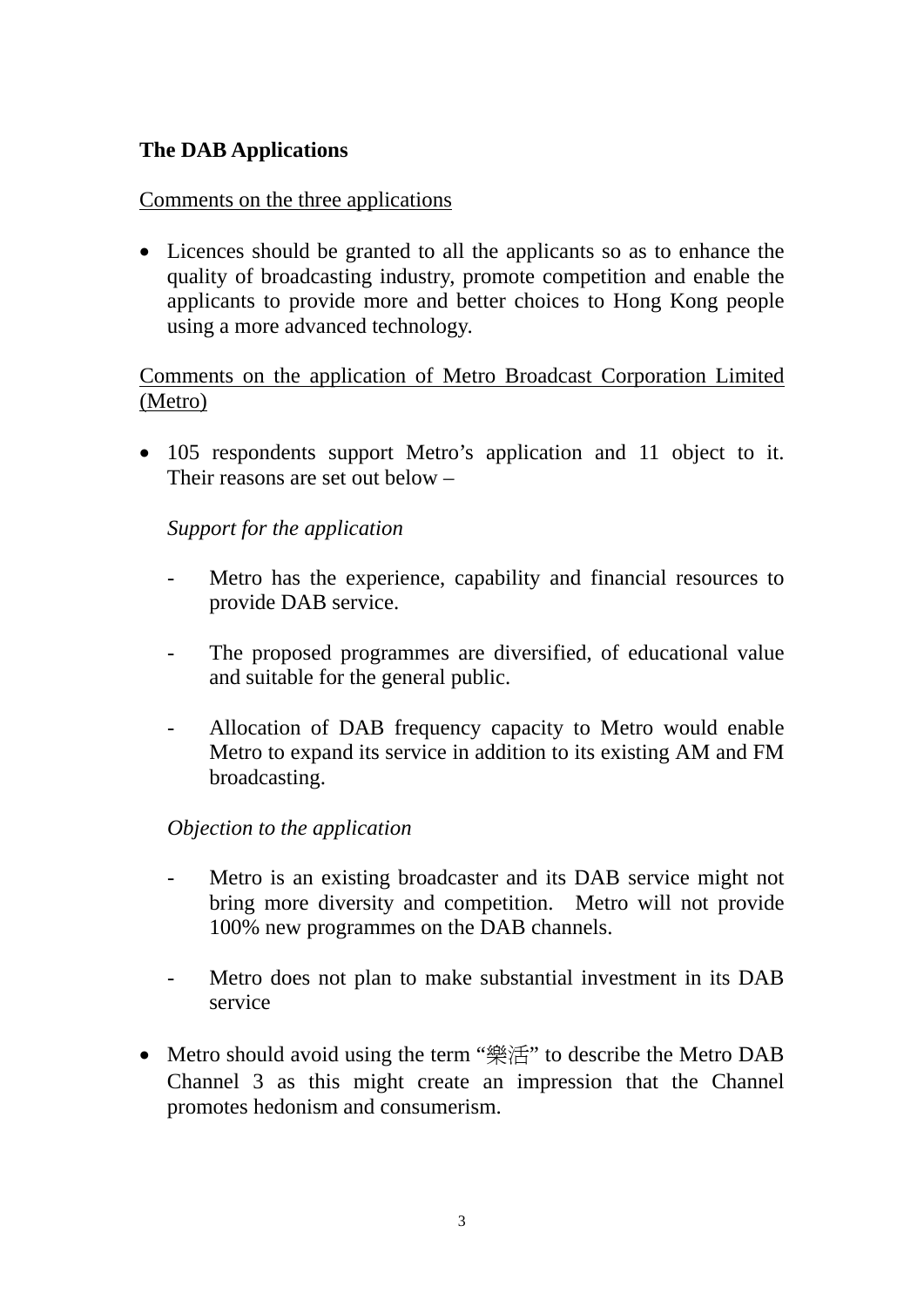## Comments on the application of Wave Media Limited (Wave Media)

 97 respondents support Wave Media's application and 18 object to it. Their reasons are set out below –

# *Support for the application*

- Wave Media has the capability to provide DAB service.
- Wave Media has sincerity and vision to provide a platform for free expression of views and promotion of social harmony. Its proposed programmes are comprehensive and suitable for the general public.
- As the DAB technology is more advanced than the AM technology, Wave Media's plan to apply for a new licence is reasonable.

*Objection to the application* 

- Wave Media lacks experience in the production of broadcasting programmes.
- There is doubt as to whether Wave Media is a political party.
- Wave Media should consider providing more music programmes in order to make best use of DAB technology which can support CD-quality music.
- Wave Media should consider providing an English channel on 24-hour news and financial programmes.
- Wave Media should consider providing DAB+ receivers to senior citizens who live alone free of charge.

## Comments on the application of Phoenix U Radio Limited (Phoenix U)

• 105 respondents support Phoenix U's application and 12 object to its application. Their reasons are set out below –

## *Support for the application*

Phoenix U has the capability, experience and financial resources